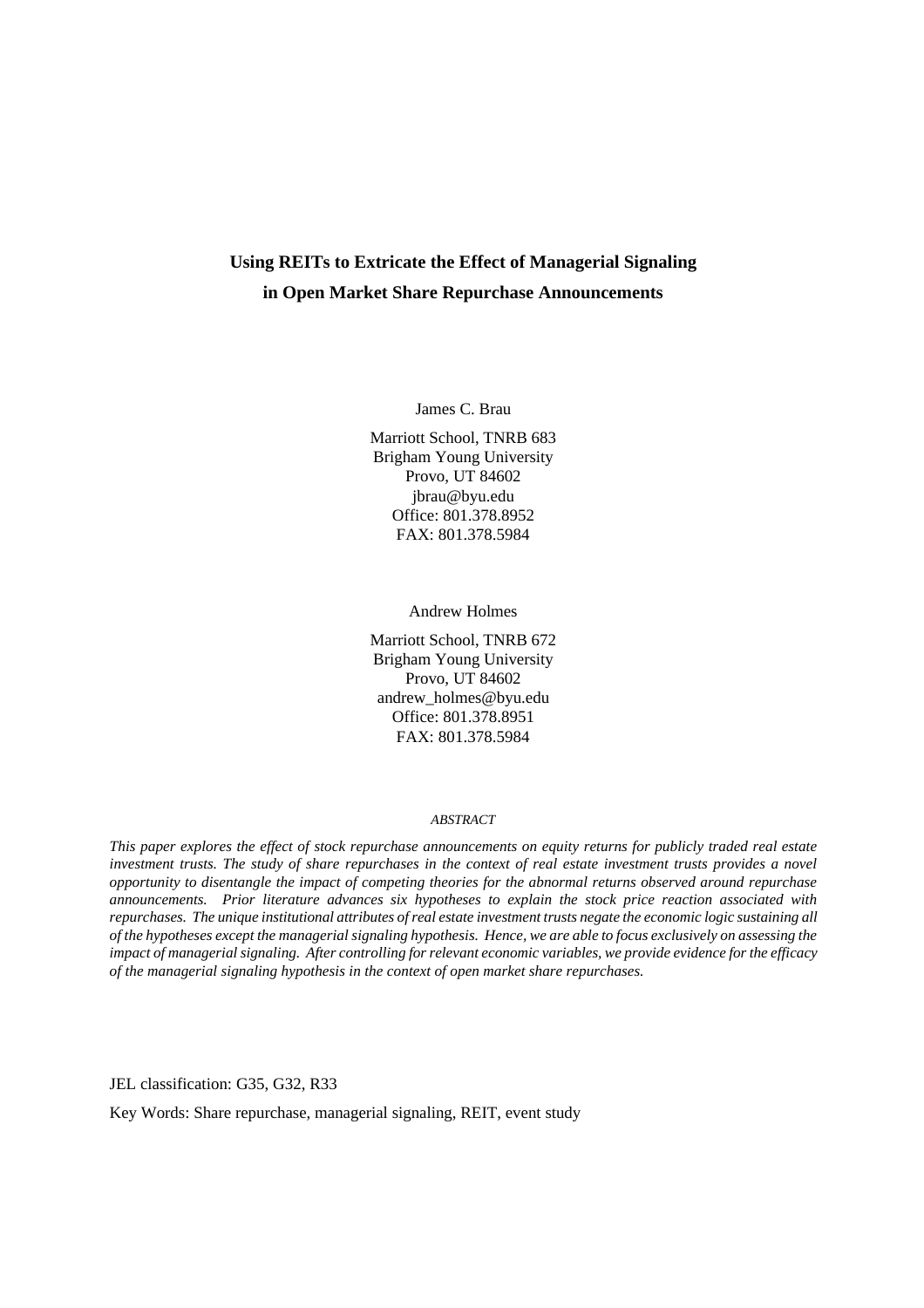# **Using REITs to extricate the Effect of Managerial Signaling in Open Market Share Repurchase Announcements**

## *ABSTRACT*

*This paper explores the effect of stock repurchase announcements on equity returns for publicly traded real estate investment trusts. The study of share repurchases in the context of real estate investment trusts provides a novel opportunity to disentangle the impact of competing theories for the abnormal returns observed around repurchase announcements. Prior literature advances six hypotheses to explain the stock price reaction associated with repurchases. The unique institutional attributes of real estate investment trusts negate the economic logic sustaining all of the hypotheses except the managerial signaling hypothesis. Hence, we are able to focus exclusively on assessing the impact of managerial signaling. After controlling for relevant economic variables, we provide evidence for the efficacy of the managerial signaling hypothesis in the context of open market share repurchases.* 

The return of operating profits to shareholders lies at the core of corporate finance theory. As such, stock repurchases have been studied extensively. Masulis (1980), Dann (1981), Vermaelen (1981, 1984), Lakonishok and Vermaelen (1990), Comment and Jarrell (1991), and Ikenberry, Lakonishok and Vermaelen (1995, 2000) all document positive abnormal stock price performance around the announcement of stock repurchases for operating firms. The existing literature posits six hypotheses to explain abnormal returns, namely: 1) signaling (or information content) effects associated with firm undervaluation, 2) agency cost (or free cash flow) effects, 3) personal tax effects associated with differential taxation of dividends and capital gains, 4) inter-security wealth transfers stemming from leverage increases induced by repurchases, 5) corporate tax shield effects associated with debt financing of repurchases, and 6) intra-security wealth transfers between tendering and non-tendering shareholders. However, these hypothesized effects are not mutually exclusive. Given that the theories all predict the same stock price reaction to repurchase announcements, existing studies have difficulty disentangling the competing hypotheses (for example, see Nohel and Tarhan (1998)).

As an asset class, real estate investment trusts (REITs) possess several unique institutional attributes that negate the economic intuition sustaining most of the competing theories advanced to explain stock price reaction to repurchase announcements in operating companies. In particular, since REITs are required to distribute 95% of income to shareholders and are exempted from Federal income taxation, the impact of hypotheses two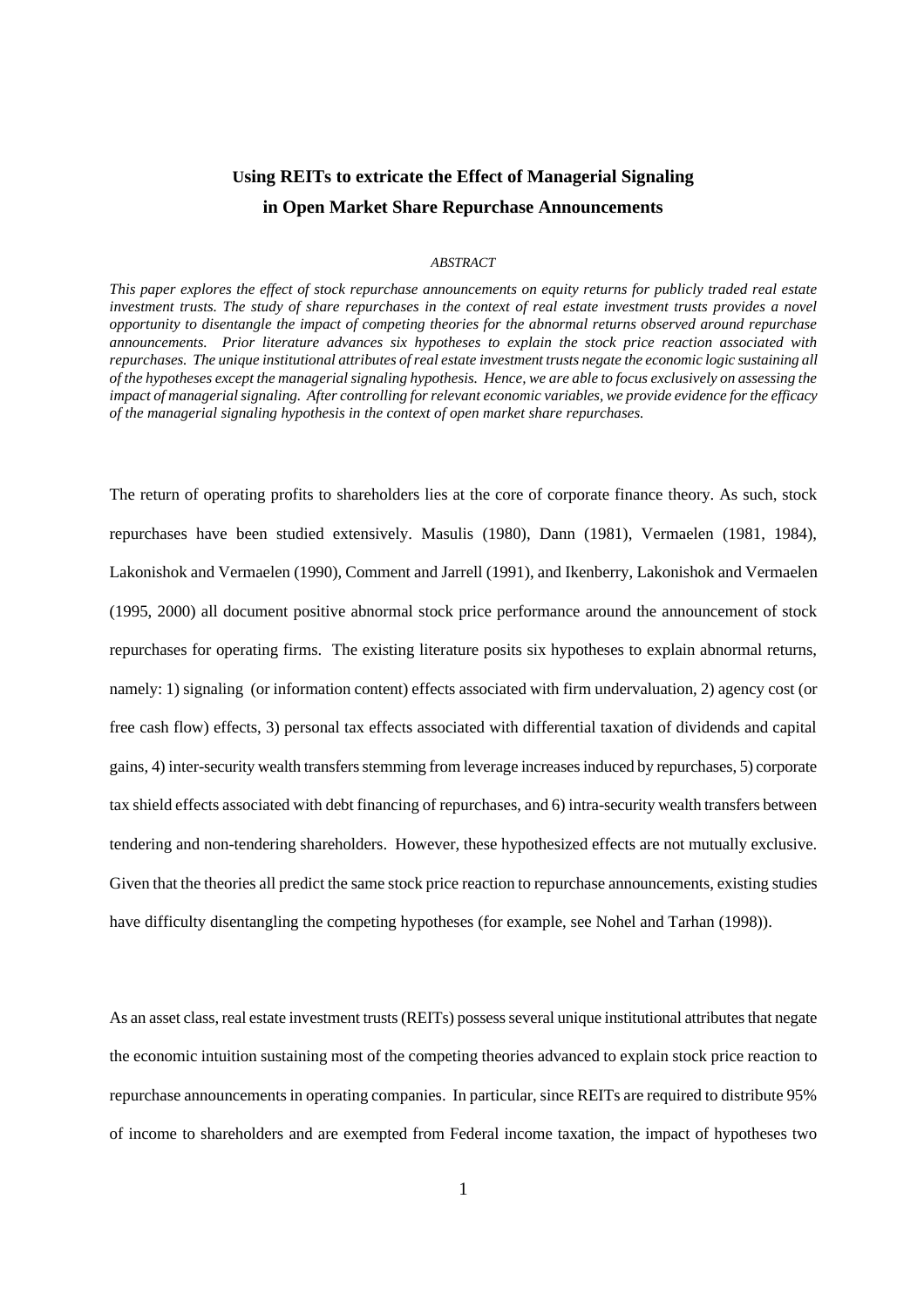through six (in the preceding paragraph) is mitigated. Hence, investigation of repurchase announcements by REITs provides a novel approach to isolating the impact of signaling effects from those of the competing hypotheses.

We are not the first to examine REITs to evaluate the efficacy of competing theories previously documented in operating companies. Allen and Sirmans (1987) study merger wealth effects and find positive abnormal returns for acquired firms, concluding that the wealth gains are due to improved management of the captured firm. Howe and Shilling (1988) examine the share price reaction of REITs to announcements of new security offerings and conclude that the positive market reaction is consistent with the managerial signaling hypothesis. Jaffe (1991) studies REITs to test capital structure theory in a tax-free environment and finds that the value of REITs is invariant to leverage changes. Our paper advances the literature using a similar platform by examining share repurchase announcements by REITs in order to extricate the effect of managerial signaling from other hypothesized effects.

The paper is organized as follows. First, we provide a succinct literature review, followed by a section containing information on the data sample and empirical methods. Next, we report the empirical results followed by a summary and conclusion section.

## **Managerial Signaling, Competing Hypotheses, and REITs**

The managerial signaling hypothesis is based on asymmetric information between managers and shareholders. If management views the firm's shares as undervalued, the announcement of a repurchase may serve to homogenize the information sets between the two groups (Aharony and Swary (1980), Vermaelen (1984), Ofer and Thakor (1987), Healy and Palepu (1988), and Constantinides and Grundy (1989). The most frequent interpretation of the signaling hypothesis is that the announcement of a repurchase program will precipitate a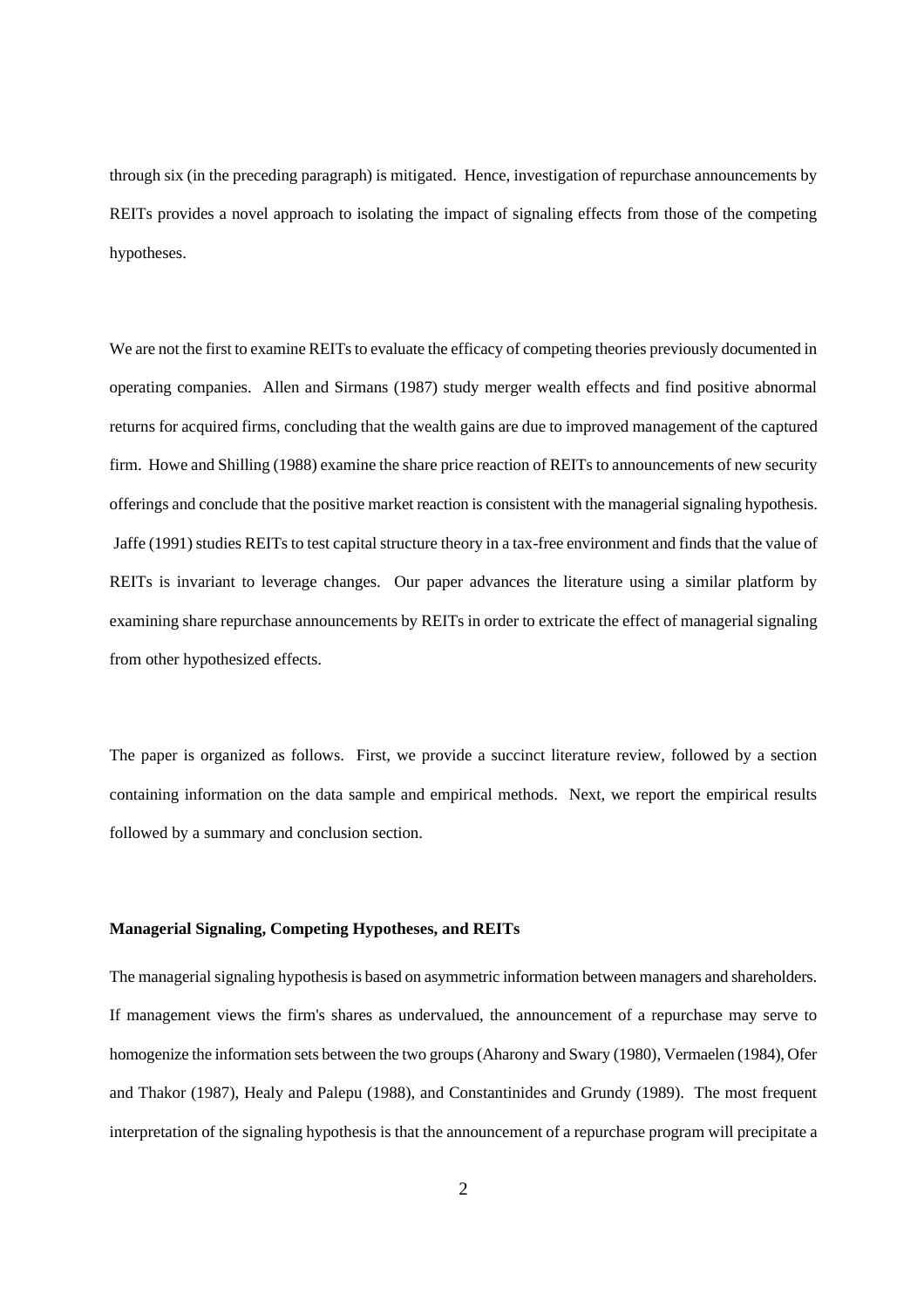positive stock price reaction. Many authors, including Dann (1981), Vermaelen (1981), Asquith and Mullins (1986), Comment and Jarrell (1991), and Stephens and Weisbach (1998), empirically document positive stock price reactions surrounding repurchase announcements and offer interpretations consistent with the managerial signaling hypothesis. However, consensus on the efficacy of the signaling hypothesis is thwarted by the existence of competing hypothesis. By focusing on REITs, the confounding influences of the non-signaling hypotheses are avoided and, thus, a more focused assessment of the impact of signaling is obtained. The remainder of this section discusses the other hypotheses and assesses their merits with respect to REITs.

Jensen (1986) argues that firms where management has access to significant amounts of free cash flow incur greater agency costs (hypothesis 2). Under the agency cost (or free cash flow) hypothesis, managers with discretion over unencumbered cash tend to over-invest in projects with negative net present value. Hence, in studies of operating company repurchases, the reduction in agency costs associated with the cash disbursements from stock repurchases is hypothesized to result in a positive stock price reaction (Nohel and Tarhan (1998)). However, in the case of REITs, the potential impact of the free cash flow hypothesis is muted for three reasons. First, REITs are required to pay out at least 95% of net income to shareholders. Thus, opportunity to accumulate and misuse free cash flow is attenuated in REITs relative to other industries. Second, REITs are only permitted to invest in the purchase, sell, and maintenance of real property. Hence, management discretion over free cash flows is limited by the restricted nature of the possible investment opportunity set. Whereas REITs may incur agency problems by paying too much when acquiring real assets (Hardin and Wolverton [1999]), the restricted nature of the investment opportunity set limits value destroying activities such as conglomerate acquisitions. Third, REITs have an established mechanism for the distribution of free cash flows -- dividends. Operating companies attempting to reduce agency costs may prefer to distribute free cash flow through repurchases rather than dividends due to the well-documented penalties associated with future dividend reductions (Bajaj and Vijh (1990), Kaplan and Reishus (1990), and Denis, Denis, and Sarin (1994)). However, REIT dividend policies are fundamentally different from the constant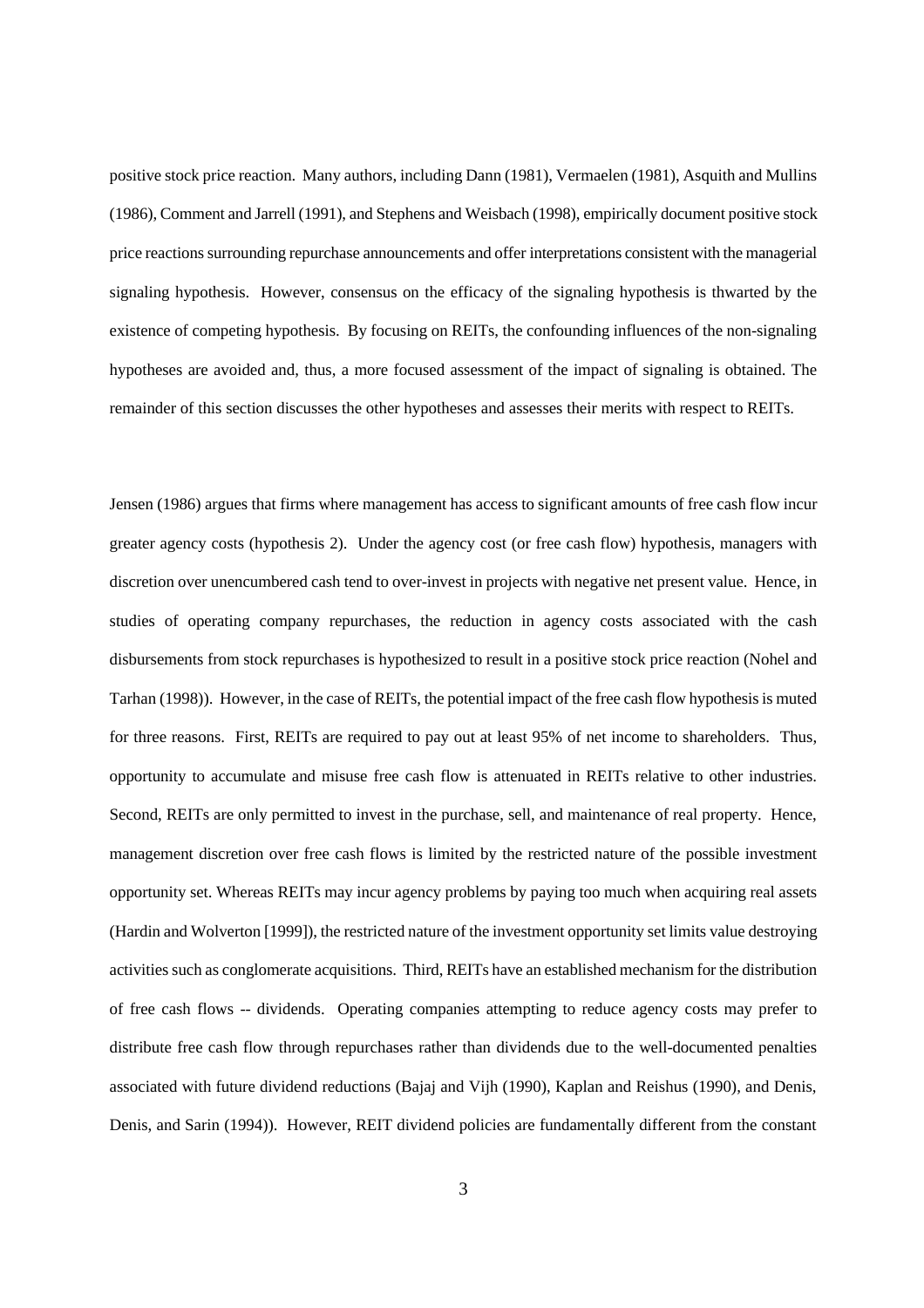dollar dividend strategies common in many other industries (Wang, Erickson, and Gau (1993), Bradley, Capozza, and Seguin (1998), and Brau and Holmes (2000)). Hence, while we control for possible free cash flow effects in subsequent empirical tests in order to provide comparability with the existing literature, intuition affords that agency costs associated with free cash flow are muted for REITs and, thus, should not be a significant explanatory variable in our tests.

Personal tax effects (hypothesis 3), more formally referred to as dividend substitution effects (Ikenberry, Lakonishok, and Vermaelen (1995)), are frequently cited as an explanatory factor in the repurchase decision due to the differential tax rates on dividends and capital gains. However, given the 95% payout requirement, the expected dividends of REITs are large. Hence, REIT shareholders constitute a pro-dividend clientele that, presumably, have the ability to hedge the tax liability associated with cash distributions or are less sensitive to the differential tax treatment of dividends and capital gains (Pettit (1977) and Allen, Bernardo, and Welch (2000)). Further, in a recent paper examining dividends in REITs, Gentry, Kemsley, and Meyer (2000) show that current dividends do not impose incremental tax liability on shareholders. Given that REIT investors are pro-dividend, differential tax rates should not significantly impact the announcement reaction. As with free cash flow effects, our subsequent empirical tests control for potential personal tax effects to provide comparability with the existing literature. However, our intuition is that the tax effect control will be insignificant.

The preceding three hypotheses (managerial signaling, free cash flow, and personal tax effects) are the dominant theories advanced in the existing literature. The remaining three hypotheses receive less attention. However, in order to extricate the impact of managerial signaling, we must eliminate the remaining hypotheses as possible explanations for the stock price reaction to repurchase announcements. The inter-security wealth transfer hypothesis (hypothesis 4), developed by Masulis (1980), argues that increases in debt financing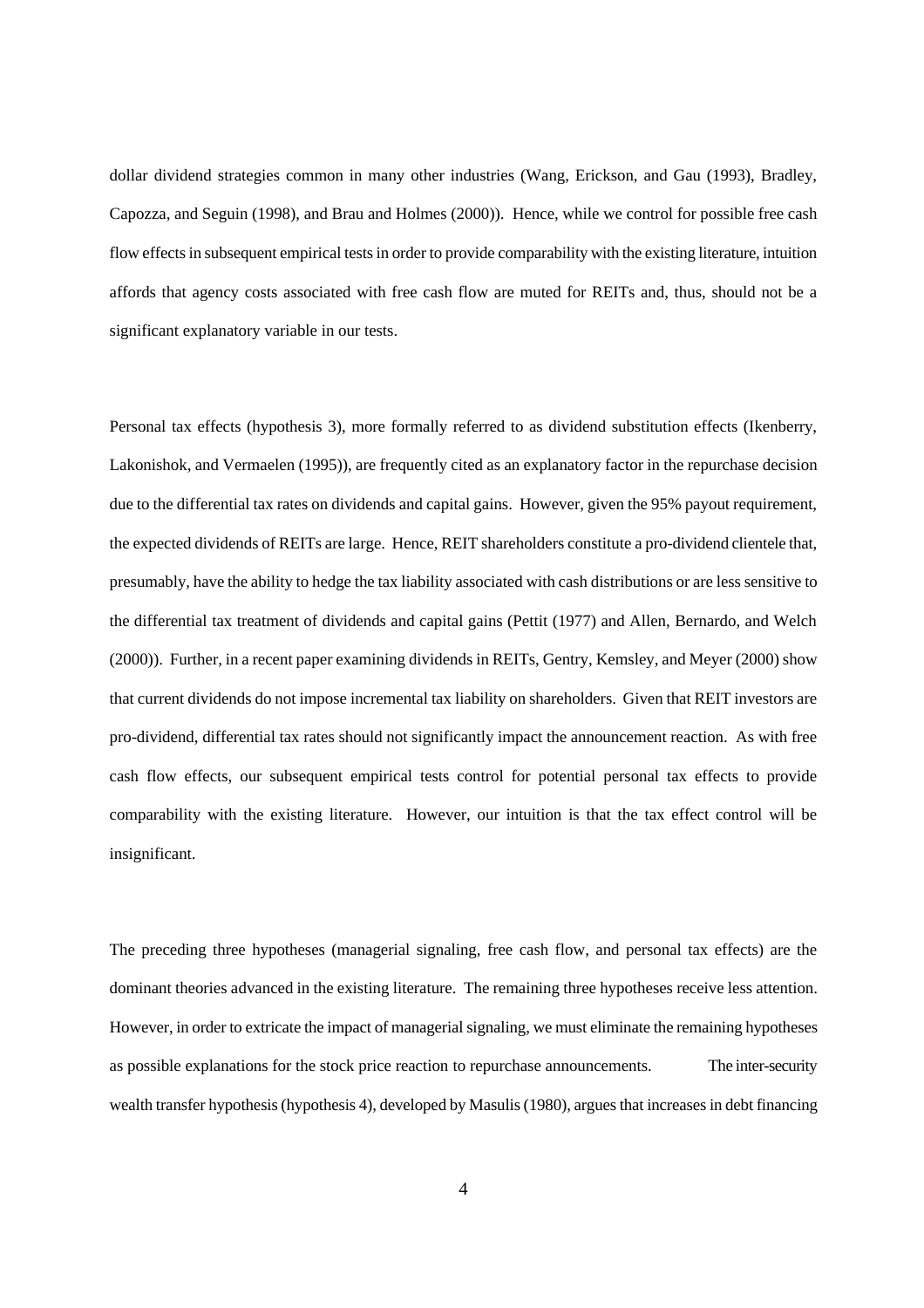associated with repurchases may lead to wealth transfers from bondholders to stockholders. In a sample of operating firms, Masulis (1980) finds no support for inter-security wealth transfer effects during the offer period. Further, Jaffe (1991) studies REITs and concludes that the value of REITs are invariant to leverage changes. For our REIT sample, inter-security wealth transfers are implausible for two reasons. First, REITs frequently make large cash distributions through dividends and repurchase programs. For an inter-security wealth transfer to occur, the announcement of the distribution, and the corresponding increase in leverage, must be unexpected. Given the frequency of large distributions from REITs, rational investors will anticipate the frequent disgorgement of cash and price the debt securities appropriately. Second, a large percentage of REIT bonds are secured by specific assets. To the extent that capital structure changes do not effect the value of the collateral underlying asset-backed debt, debt holders are insulated from the capital structure changes associated with a repurchase. Thus, inter-security wealth transfers should not be significant for REITs.

The last two hypotheses, corporate tax shield effects (hypothesis 5) and wealth transfers between tendering and non-tendering shareholders (hypothesis 6), can also be dismissed when considered in the context of REITs. Since REITs are not subject to corporate income tax, the corporate tax shield associated with debt financing of repurchases is obviously not pertinent. Finally, REITs usually choose open market rather than tender offer repurchases.<sup>1</sup> Since few REITs initiate tender offer repurchase programs (we analyze only open market transaction), wealth transfers between tendering and non-tendering shareholders are not an issue.

#### **Data Description, Variable Construction, and Empirical Methods**

#### *Sample Selection*

The sample of 240 open market repurchase announcements is taken from Security Data Company's (SDC) Merger and Acquisition database for the years 1982 through 1999. The criteria for inclusion are: 1) that the transaction is classified as an open market share repurchase by SDC, and 2) that the firm is a REIT (SIC Code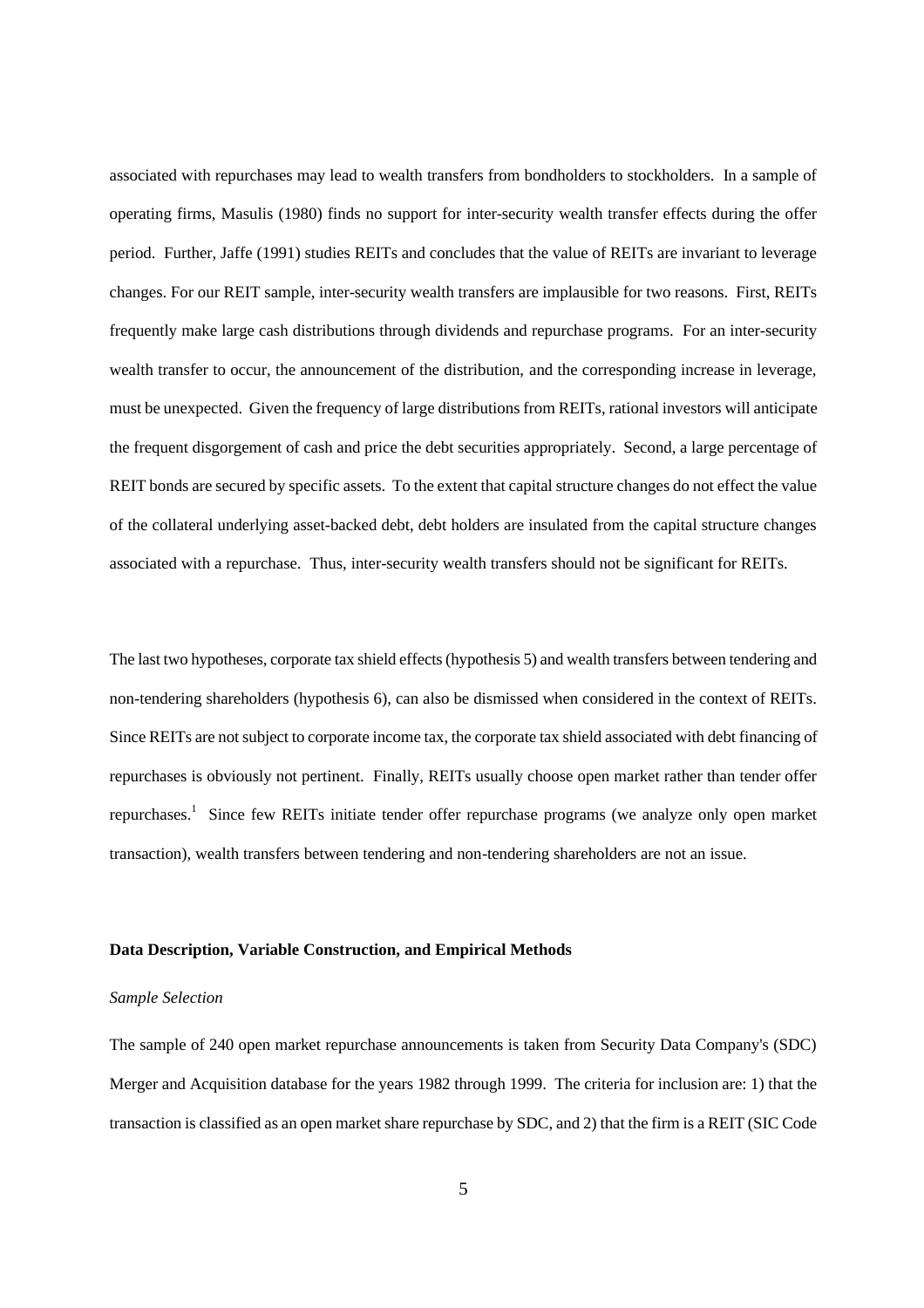6798). Data elements collected from the SDC files include the announcement date, stock price four weeks before the announcement, annual operating income of the firm for the year immediately preceding the announcement, stock price one day before the announcement, book value of equity immediately prior to the announcement, transaction value of the repurchase announcement, total firm assets immediately preceding the announcement, and net income for the year immediately preceding the announcement.<sup>2</sup>

Next, from Standard and Poors' Compustat database, we obtain firm assets (data item #6), operating income before depreciation (data item #13), total income taxes (data item #16), preferred dividends (data item #19), common dividends (data item #21), market price (data item #24), common shares outstanding (data item #25), deferred taxes (data item #35), and common equity (data item #60) immediately preceding the announcement. Cash, assets, operating income, common equity, common shares outstanding, and market price are used to supplement the SDC database when SDC has missing values.

Finally, we require that the firm be listed on the University of Chicago's Center for Research in Security Prices (CRSP) database beginning six months before the event period. The CRSP returns data are needed to calculate stock price performance prior to the announcement and to conduct the event study. In all, 46 announcements are excluded from the sample due to nonmatching or missing data on CRSP, Compustat, or SDC, resulting in a final sample size of 194 announcements. Additionally, the Wilshire REIT Index historical monthly returns are obtained from Wilshire Associates and historical federal tax rate data on personal tax rates and capital gains rates are obtained from Citizens for Tax Justice.<sup>3</sup>

Table 1 reports the frequency of announcements. Panel A reports that over fifty percent of the announcements occur in 1998 and 1999 and Panel B reports monthly frequency. Panel C reports that the announcement distribution across days of the week is fairly constant, with the most occurring on Tuesday (43) and the least on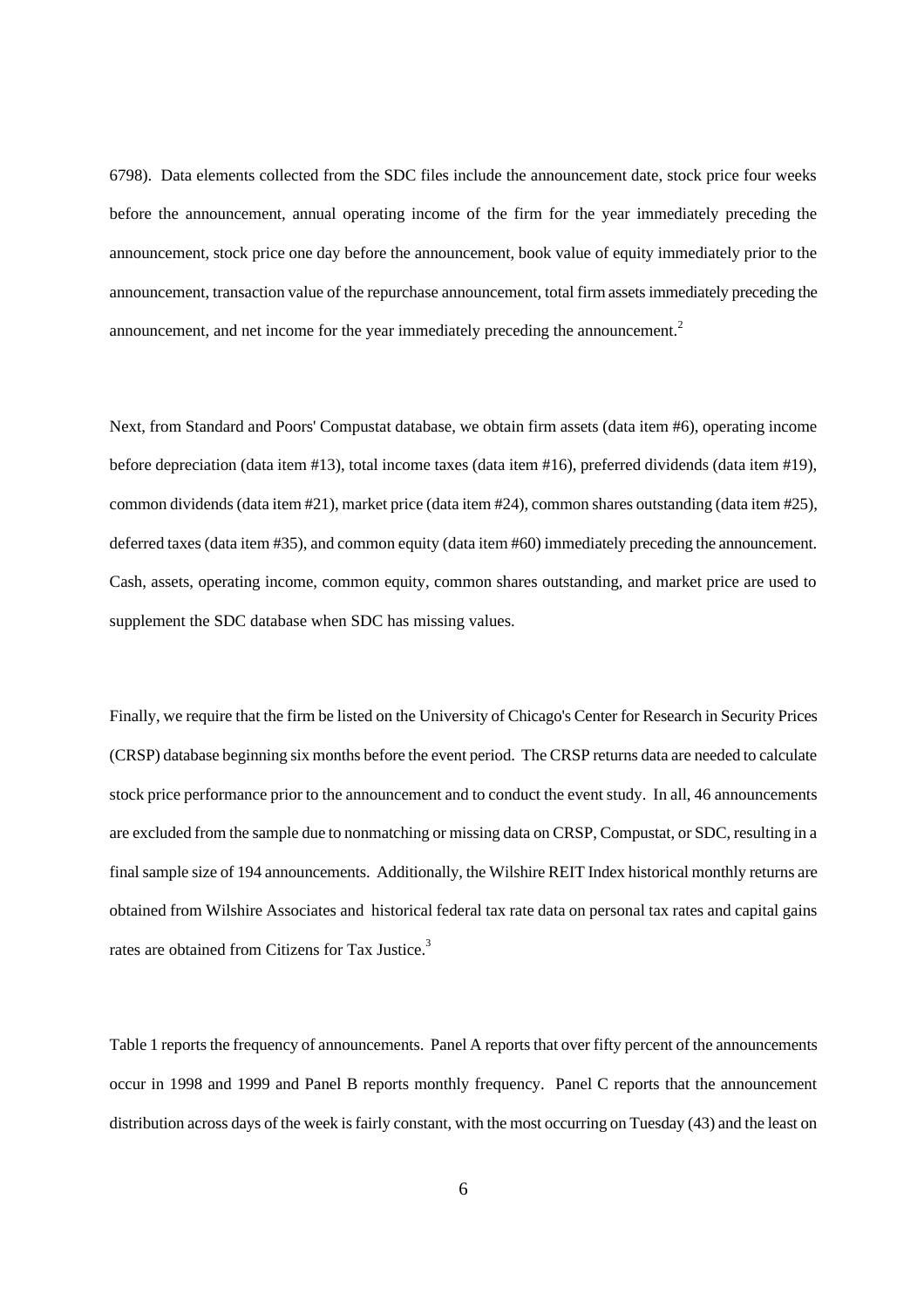Friday (29).

### *Construction of Signaling Variables*

We construct three variables to test the impact of managerial signaling. The first two signaling variables measure pre-announcement stock price performance. Stephens and Weisbach (1998) posit that managers will initiate repurchase programs to signal undervaluation "following a decline in their share price, when their stock is more likely to be undervalued." Several studies, including Dann (1981), Vermaelen (1981), Comment and Jarrell (1991), and Ikenberry, Lakonishok, and Vermaelen (1995, 2000), offer a similar interpretation of the signaling hypothesis for repurchases following periods of poor stock price performance. Two variables measure the pre-announcement stock performance of the announcing firm. First, the abnormal six month holding period return ending 10 days before the announcement defined as the cumulative daily stock return for each firm minus the cumulative return on the CRSP equally weighted index is used as a measure of past stock price performance. Second, the simple return in the stock price over the preceding four weeks is used to capture short-term price effects. While potentially subject to the influence of competing hypotheses, Comment and Jarrell (1991) and Stephens and Weisbach (1998) find that operating firms performing poorly prior to the announcement have the largest positive announcement effect and interpret this as evidence of managerial signaling.

The third signaling variable, the market-to-book equity ratio, also proxies for undervaluation of the firm. Ikenberry, Lakonishok, and Vermaelen (2000) posit that firms with relatively low market-to-book values have greater potential for undervaluation than firms with relatively high market-to-book values. We construct the measure using the SDC variables, price per share and book value per share prior to the announcement. Where SDC has missing values, we supplement with the product of Compustat's most recent closing price and common shares outstanding divided by total common equity.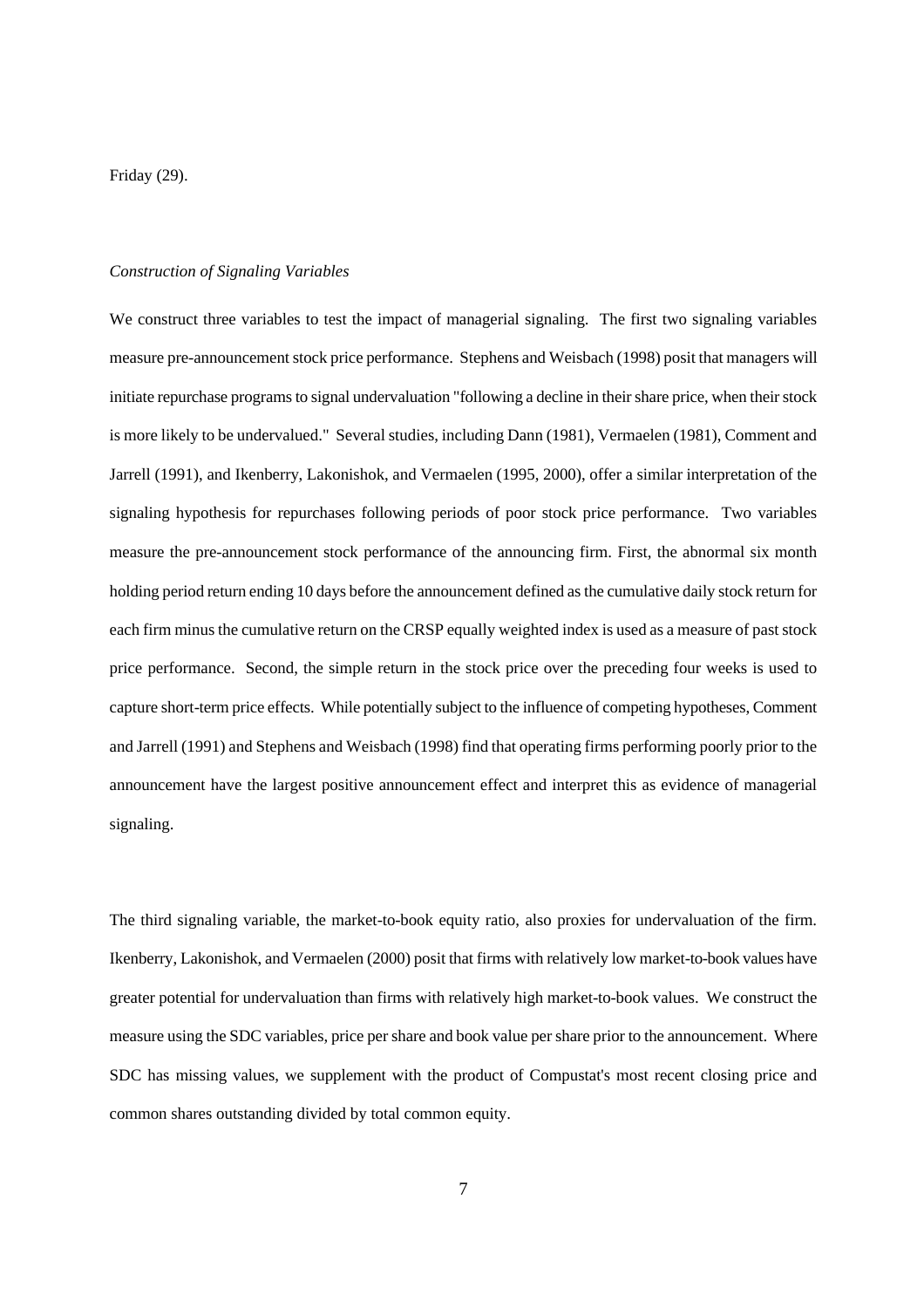In order for a signal to be credible, a cost must exist to prohibit mimicking and create a separating equilibrium. For repurchases, two signaling costs exist. First, the transaction costs associated with an open market repurchase are significant. Given that REITs must return 95% of operating profit in the form of dividends, the transaction costs of a repurchase are in addition to the costs of maintaining the normal dividend mechanism.<sup>4</sup> Second, if managers possess private information that the firm is undervalued, the initiation of a repurchase program allows the firm to acquire shares that offer superior returns with the benefits accruing proportionally to the surviving shareholders. Given the typical purchase premium associated with the repurchase announcement, firms that are fairly valued or overvalued prior to the announcement incur significant costs associated with the purchase of shares at the post-announcement price. Further, for overvalued firms the significant costs associated with mimicking accrue to the surviving shareholders, likely including management.

## *Construction of Control Variables*

The most important control variables are for the competing hypotheses. In the existing literature, personal tax effects and agency effects are the most frequently offered and best supported alternatives to the managerial signaling hypothesis. Hence, the empirical tests presented subsequently contain proxies for the major competing hypotheses (personal tax effects and agency effects) although our expectation is that these controls will not be significant given the unique characteristics of REITs. To control for personal tax effects, the spread between the maximum personal tax rate on ordinary income and the capital gains rate at the time of the announcement (hereafter referred to as the tax spread) is included. During our sample period (1982-1999), the maximum ordinary income tax rate changed five times. The maximum capital gains tax rate also changed five times, although the changes were not synchronized.<sup>5</sup> Assuming that pro-dividend clienteles are insensitive to the form of cash disbursements (Pettit (1977)), the stock price reaction should not be sensitive to personal tax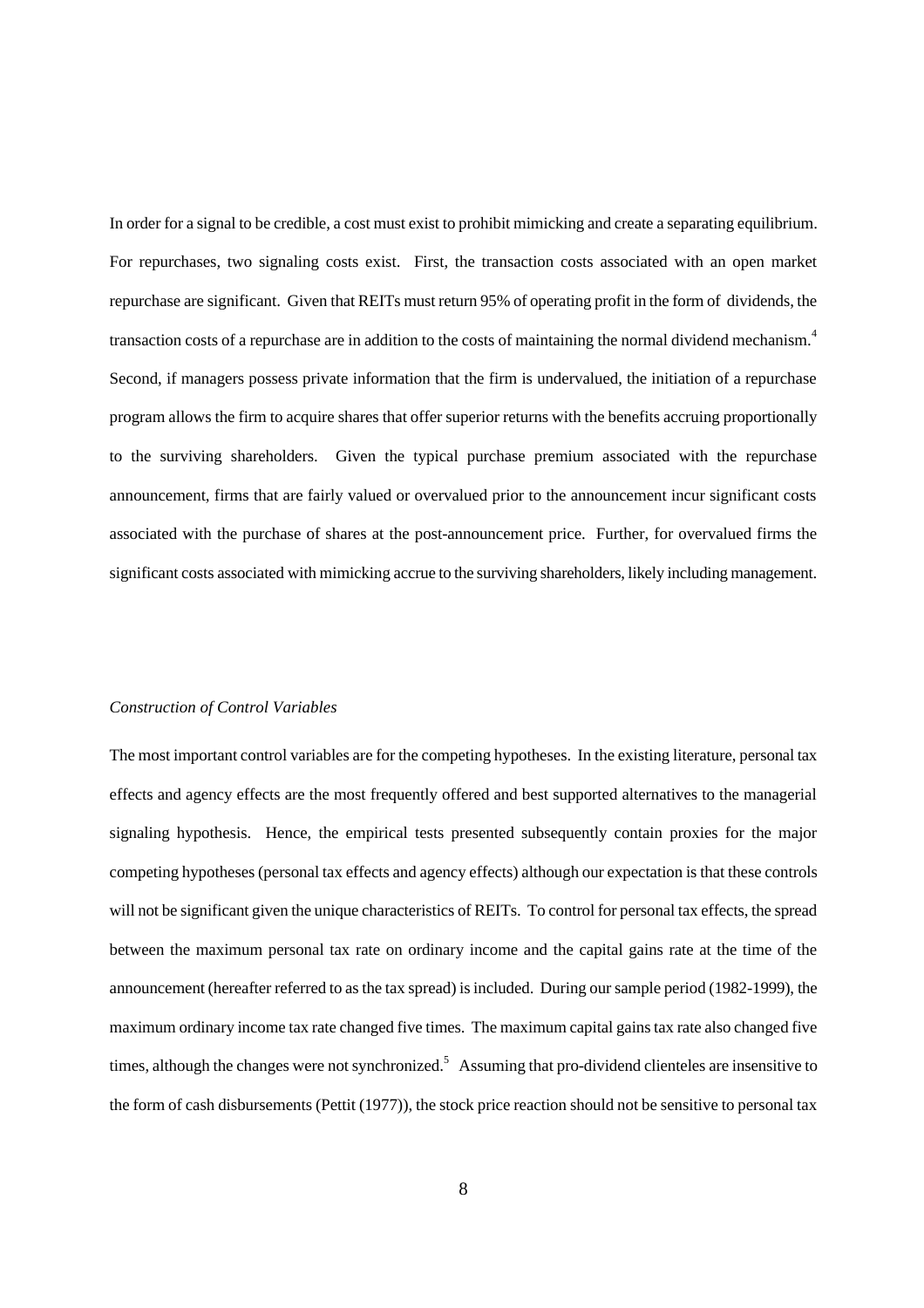effects for REIT repurchases.

To control for potential agency effects associated with free cash flow (FCF), the empirical tests include the free cash flow metric proposed by Lehn and Poulsen (1989), specifically:

 $FCF =$  Operating income before depreciation + total income taxes + change in deferred taxes + preferred dividends + common dividends. (1)

The Lehn and Poulsen (1989) FCF measure is designed to capture the cash subject to management discretion. Again, free cash flow effects should be muted in REITs due to the large payouts, the restricted investment opportunity set, and the established cash disbursement mechanism. Hence, the FCF control should not be significant in our tests.

In order to isolate potential signaling effects, we control for five additional factors. First, we control for movements in the REIT market by using the monthly return of the Wilshire REIT index for the announcement month, as well as one and two month lagged returns of the index. Given that our signaling premise is based on undervaluation of the individual REIT, controlling for movements in the REIT market is important. Second, we include the total assets of the firm to control for size effects. For example, size effects may include welldocumented small firm effects (for example, Banz (1981), Fama and French (1992), and Barber and Lyon (1997)) or transparency factors (Ang and Brau (2000)). Larger firms, which are generally more transparent and therefore less subject to informational asymmetries, may react differently to repurchase announcements. Third, as noted by Ikenberry, Lakonishok, and Vermaelen (1995), the size of the repurchase program may impact the market response. We control for the size of the repurchase announcement by including the ratio of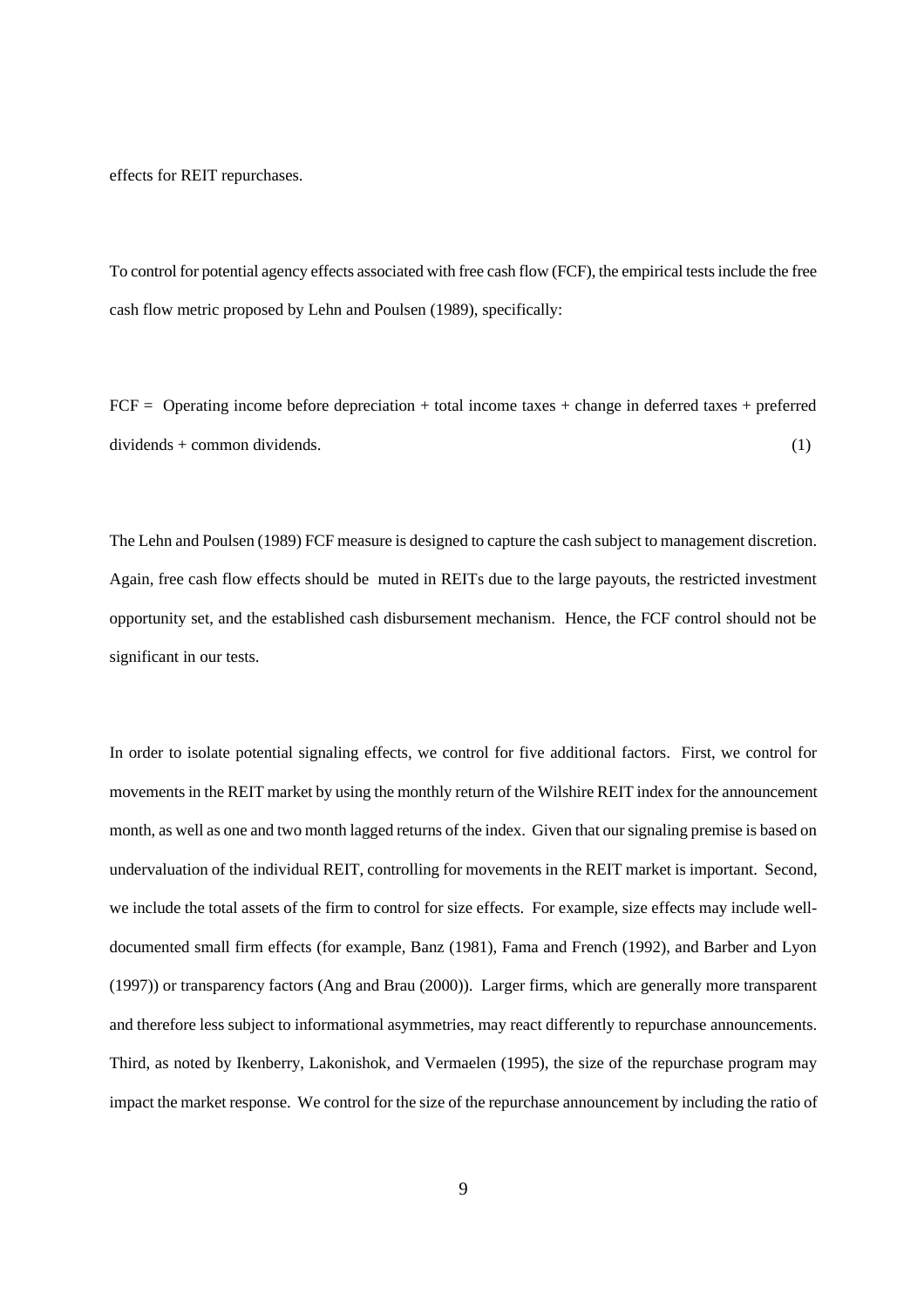the announced repurchase size in dollars to the market capitalization of the firm. Fourth, we control for differences in dividend policy by including the dividend payment for the preceding year. Given that REITs must pay out 95% of operating profits in the form of dividends in order to maintain their tax exempt status, substitution of repurchases for dividends is unlikely. However, for completeness, we include the dividend control in our model. Finally, as shown in Table 1, the frequency of repurchase announcements varies considerably over time and is clustered in 1998 and 1999. To control for the clustering of repurchases, we include a ratio that equals the number of announcements in a given year divided by the total number of announcements over the sample period.<sup>6</sup>

Table 2 reports the summary statistics for each explanatory variable. Panel A reports the three signaling variables. Both the long-term (-16%) and short-term (-4%) pre-announcement stock returns indicate significant average underperformance by the sample firms preceding the repurchase announcement. The average marketto-book ratio for the announcing firms is 1.78. Panel B reports the control variables for the primary competing hypotheses, the tax spread and the free cash flow variables. The average tax spread advantage for capital gains is 15% over the sample period and the average firm holds approximately 50 million dollars in free cash. Finally, Panel C reports the other relevant control variables used in our regression model. The average firm holds \$1.2 billion in assets and announces an average repurchase of nearly \$38 million. The Wilshire REIT index indicates that in the contemporaneous month, REIT stock performance is not significantly different from zero, but in each of the two months preceding the repurchase, REITs on average experience significant and negative returns. Hence, REIT managers may use repurchases to signal that their firm stands out from the industry and is undervalued relative to other REITs.

### *Empirical Methods*

Abnormal returns surrounding the repurchase announcements are estimated using standard market model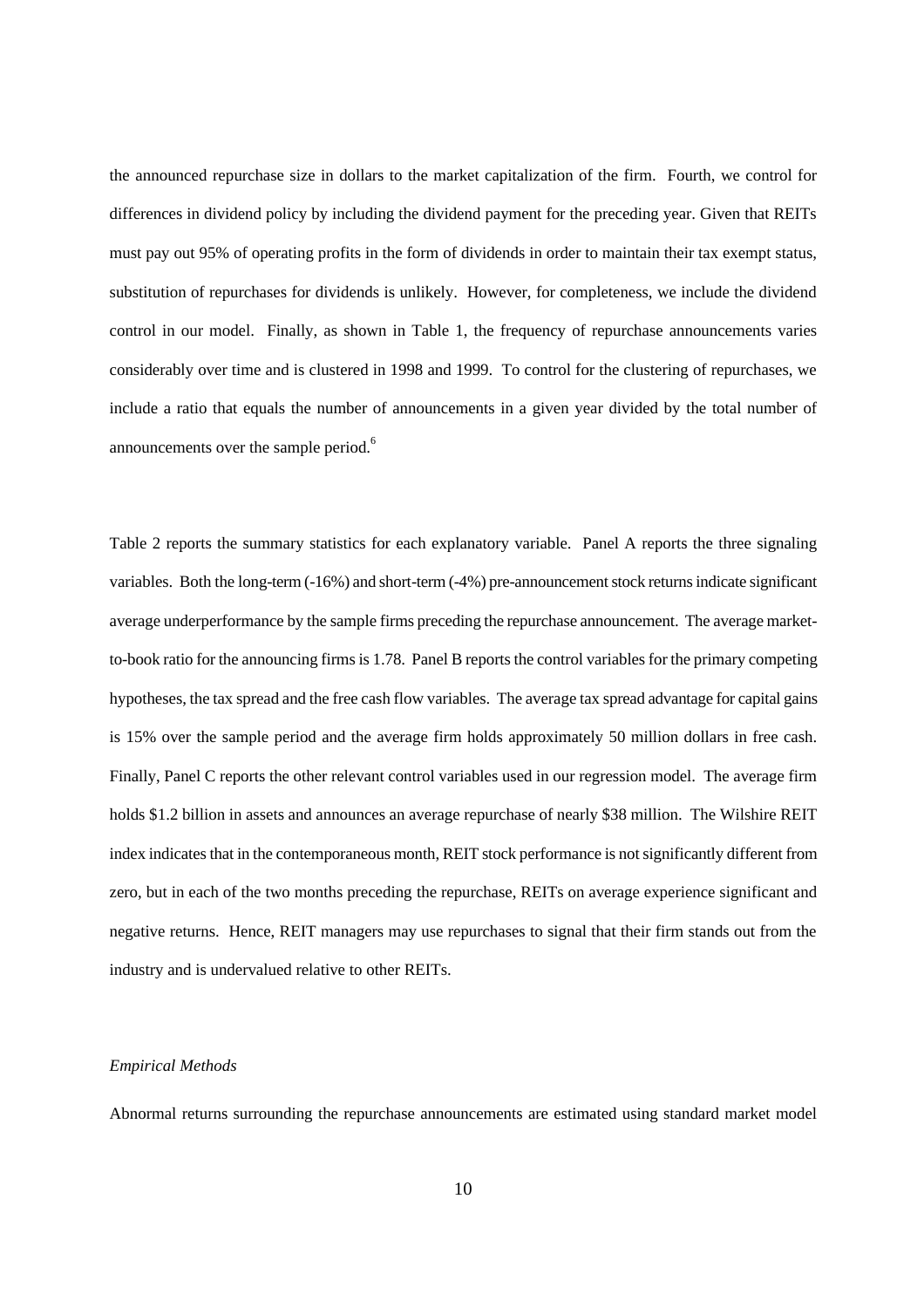event-study methodology (Brown and Warner (1980, 1985)). We use a 21-day event window surrounding the announcement and estimate beta using the daily returns of the stock for the six months prior to the beginning of the window. In our regression models, the dependent variable is the three-day cumulative abnormal return (CAR) calculated using the day before the announcement, the announcement date, and the day following the announcement. We choose a three-day window to allow for any leakage preceding the announcement and for those announcements that take place after the market closes.<sup>7</sup>

The model employed to explain the abnormal returns associated with a share repurchase announcement is:

$$
CAR_{(-1,0,+1)i} = ?_i + ?X_i + ?Y_i + ?Z_i + ?_i,
$$
\n(2)

where:

- i denotes the i<sup>th</sup> announcement;
- ? is the intercept of the model;
- ?, ?, and ? are vectors of coefficients;
- X is a vector of the three signaling variables;
- Y is a vector of the two primary competing hypotheses variables;

Z is a vector of the other relevant control variables; and

? is a random error term.

## **Results**

### *Describing the Announcement Reaction: Measuring Direction and Magnitude*

Figure 1 graphs the daily abnormal returns. Consistent with existing studies of operating companies, the announcement of a repurchase produces a significant and positive abnormal return in our sample. The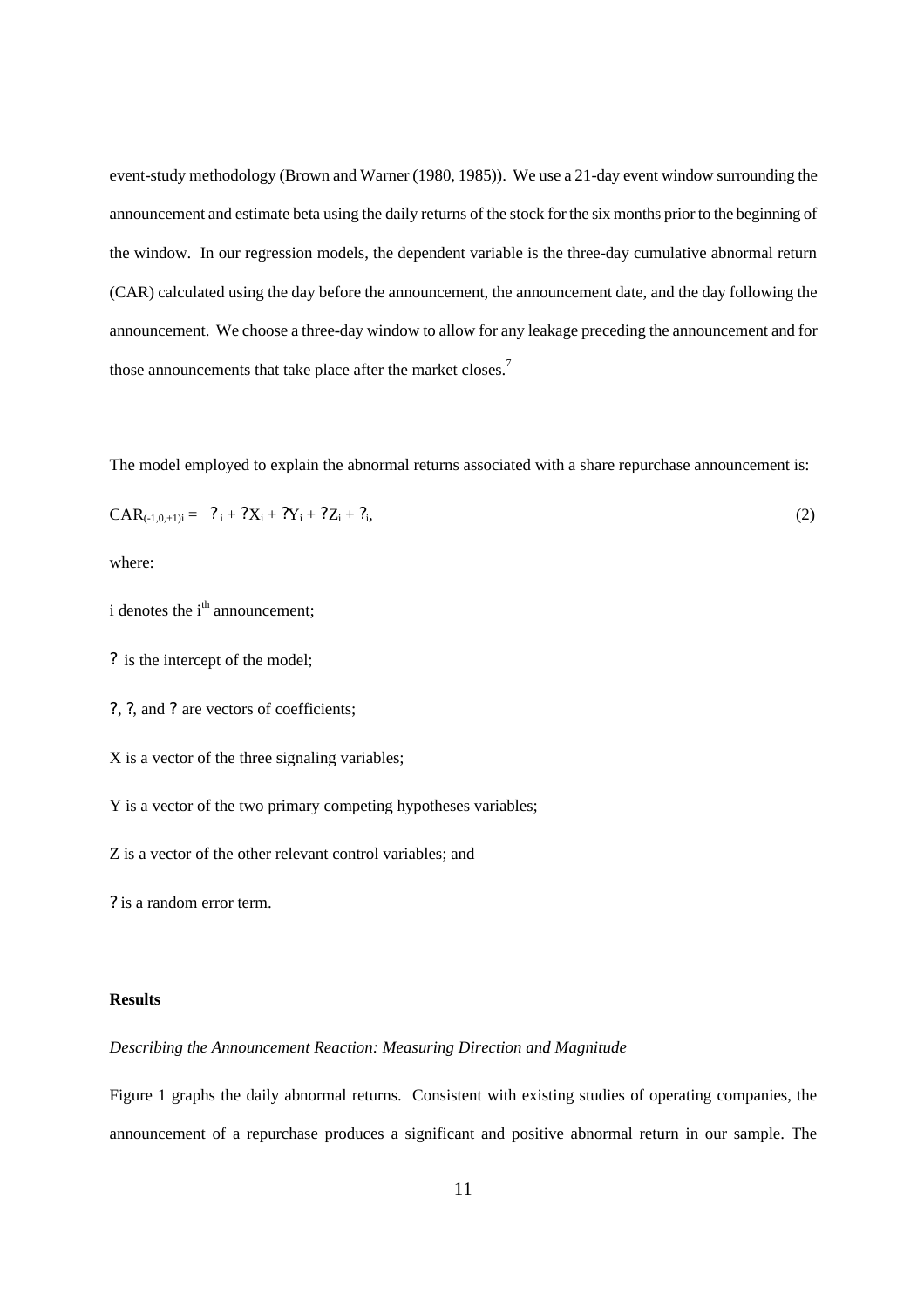abnormal return on day +1 is also positive, likely the result of announcements made after the close of the market. The abnormal return on day -1 is negligible.

Figure 2 graphs the CARs. The negative returns prior to the announcement of the repurchase followed by the positive stock price reaction on the event date is consistent with the undervaluation signals offered by Comment and Jarrell (1991) and Stephens and Weisbach (1998). Specifically, the poor stock price performance prior to the announcement may lead management to signal that the stock is undervalued. The overall trend for the 21-day window is positive.

Details of the standard 21-day event window are provided in Table 3. Of particular interest, Panel A reports that the daily abnormal returns are positive and significantly different from zero on days 0, +1, and +2. Panel B provides additional detail on the cumulative abnormal returns. The significantly negative CAR from day -10 to day -2 (-1.5%) is statistical evidence of under-performance in the period immediately prior to the repurchase announcement. The average three-day CAR used in subsequent empirical tests equals 2.3% and is significant beyond the .01 level. The 21-day CAR for the event window is significant and positive (2.07%).

The impact of repurchase announcements in our sample is similar in magnitude to prior studies. In a study not limited to REITs, Ikenberry, Lakonishok, and Vermaelen (1995) report a five day CAR (day -2 to day +2) of 3.54%. Additionally, in a more recent study, Ikenberry, Lakonishok, and Vermaelen (2000) report an average abnormal return for the announcement month of  $0.93\%$  (t=2.36) for a sample of 1,060 Toronto Stock Exchange listed firms from 1989-1997. Other studies, such as Vermaelen (1981) and Comment and Jarrell (1991), report similar results.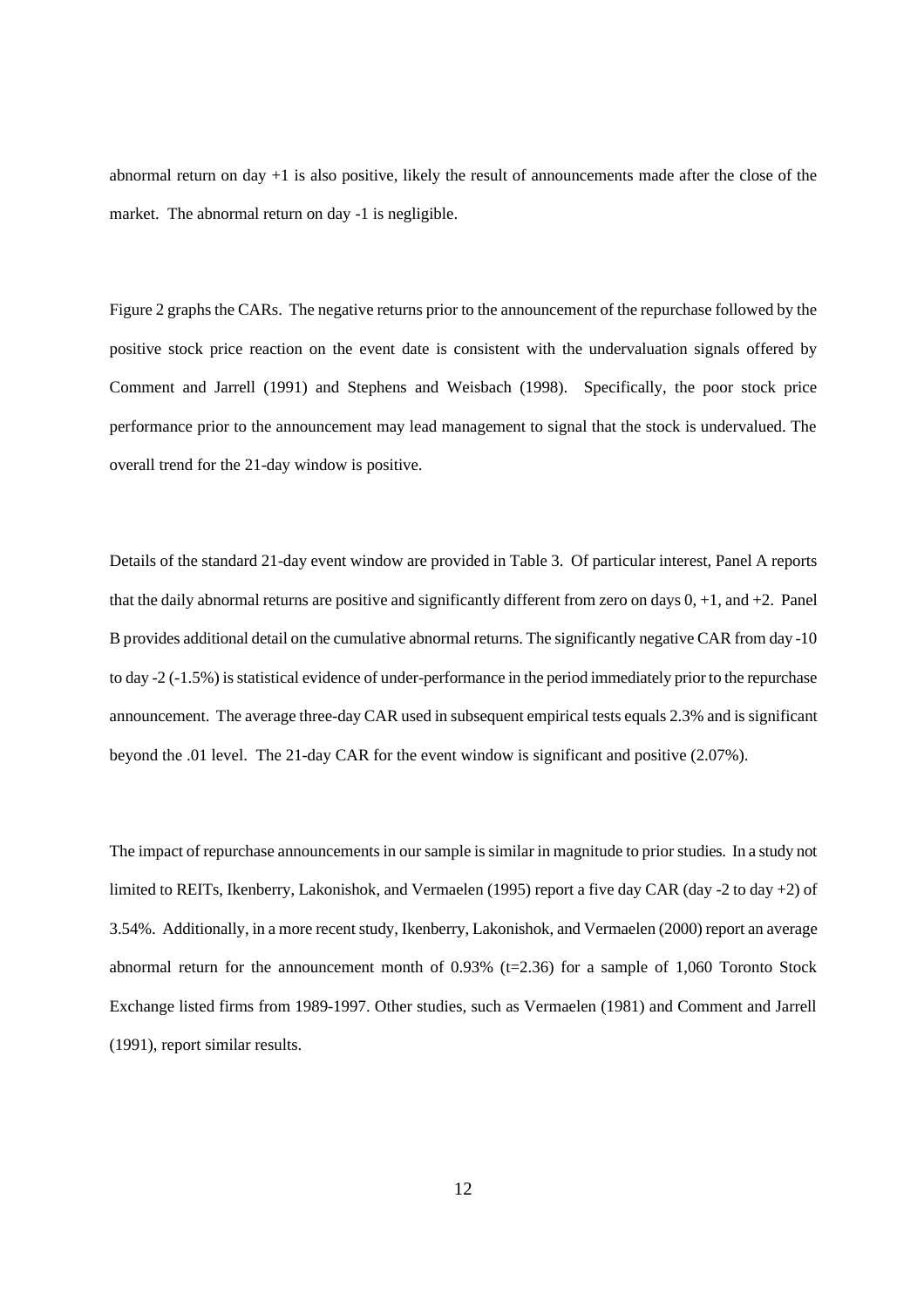The uniqueness of REITs makes the analysis of repurchase announcement stock price effects interesting. However, the true value of investigating repurchases in the context of REITs is the opportunity to focus on the determinants of the reaction rather than just magnitude or direction.

### *Determinants of Announcement Reaction: Disentangling the Competing Hypotheses*

Table 4 provides the Pearson correlation coefficients for the CARs with the three signaling variables as well as the control variables for personal tax and free cash flow effects. Consistent with the signaling hypothesis, we expect the six month and four week stock price performance variables to be negatively associated with the CARs. We expect the market-to-book ratio to be negatively correlated with the CARs since lower market-tobooks imply greater potential for undervaluation. Additionally, if the personal tax effect and free cash flow hypotheses are not applicable in a REIT sample, then the correlations of the competing hypothesis control variables with the CARs should not be significantly different from zero. If the competing hypotheses are important, then the tax spread and the free cash flow controls should be positively correlated with the CARs. The simple correlations confirm our intuition. All three signaling variables carry the hypothesized negative sign and are significant at standard confidence levels. Additionally, the controls for personal tax effects (Tax Spread) and free cash flow are not significantly different from zero and have signs opposite of those predicted by the competing hypotheses.

Our multivariate results are presented in Table 5. We report the results of six regression models to explain the variation in the CARs.<sup>8</sup> Models one through three contain the five general control variables plus one of the three signaling variables. In models one and two, the six month stock return variable and the four week stock return variable are both significant and negative. Without controlling for the impact of the competing hypotheses or book-to-market, the signaling variables individually possess significant explanatory power as determinants of the CARs. The negative sign confirms the signaling hypothesis as a motivation for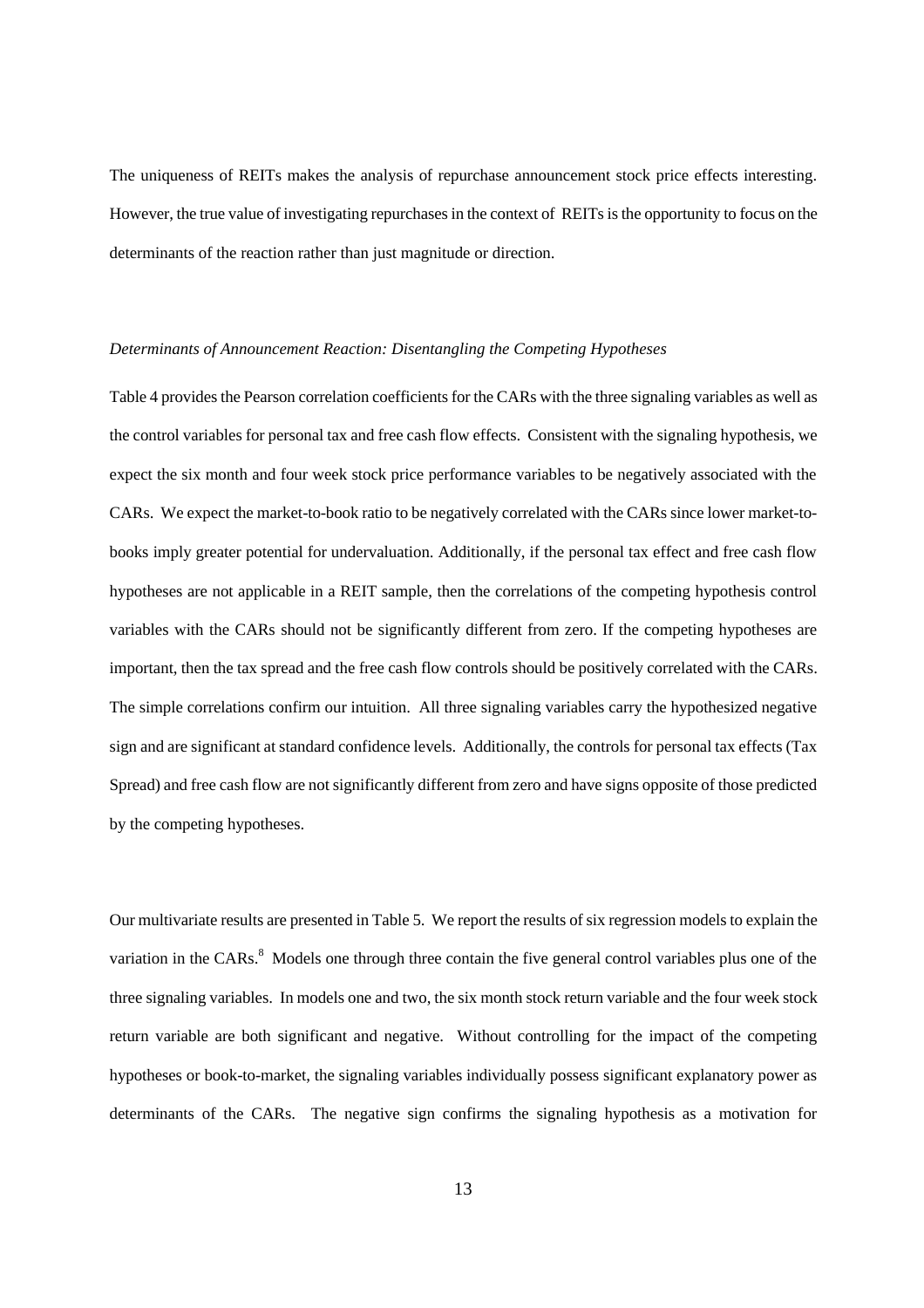repurchases. In model three, the market-to-book ratio is not significantly different from zero, although the coefficient does have the anticipated negative sign.

Model four contains all of the general control variables plus the tax spread control variable. Model five contains all of the general control variables plus the free cash flow control variable. We estimate models four and five to statistically test our argument that the two primary competing hypotheses are mitigated in REITs. If our intuition is correct that the competing hypotheses are not valid for REITs, then the coefficients on the control variables for the competing hypotheses should not be significantly different from zero. Indeed, Table 5 shows that neither the tax spread (model four) nor free cash flow (model five) possess significant explanatory power in the regressions. Additionally, the tax spread variable has a sign opposite to the sign predicted by the personal tax effect hypothesis. Finally, comparison of the adjusted  $R^2$  for models one and two (.11 and .12, respectively) to models four and five (.03 and .04, respectively) and the insignificant F-tests for models four and five validate our assertion that REITs provide a signaling test which is relatively free from the confounding effects of competing hypotheses.

The Pearson correlations in Table 4 and models one through five in Table 5 support the signaling hypothesis. Moreover, Tables IV and V substantiate the value of using REITs to extricate the impact of signaling as the two major non-signaling hypotheses have no significant impact on the announcement reaction in REIT shares.

Model six reports the results of a model consisting of the full set of variables including the five general control variables as well as the three signaling variables and the two control variables for the competing hypotheses. The first two signaling variables continue to be significant, although the six month stock return is significant at a lower confidence level than in model one (10% vs. 5%). As in model three, the market-to-book ratio has the predicted sign but remains insignificant. The two control variables for the competing hypotheses continue to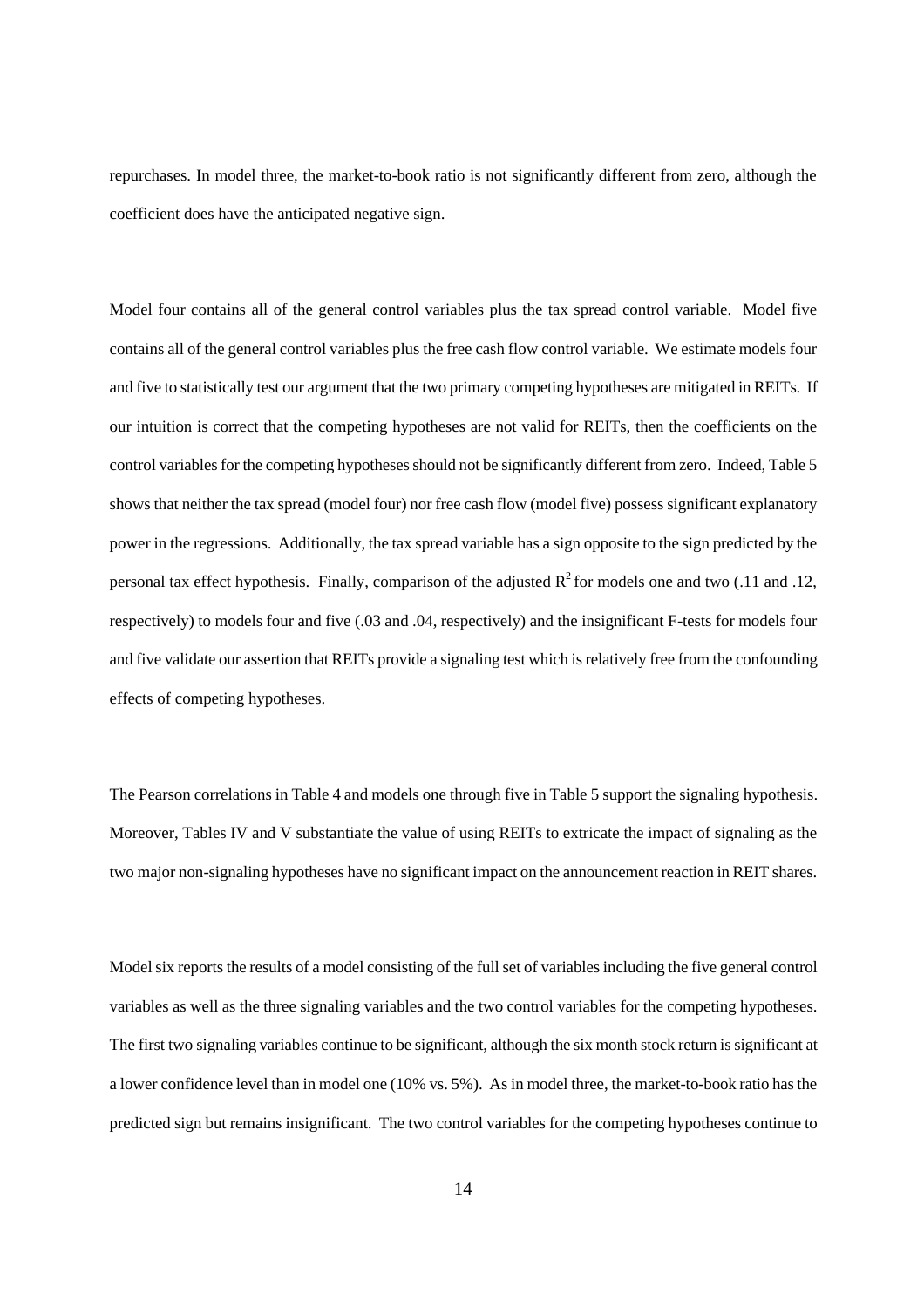be insignificant and have signs counter to their originating hypotheses.

As a whole, the univariate analysis reported in Table 4 and the multivariate regression analysis presented in Table 5 provide strong evidence of the efficacy of the managerial signaling argument. By eliminating the influence of the competing hypotheses, our REIT sample provides a more focused assessment of the determinants of stock price reaction to a repurchase announcement. The effect of the two major competing hypotheses have no discernable impact on the announcement reaction. Conversely, the impact of the signaling variables is significant and consistent with the managerial signaling hypothesis. Whereas the tests reported here cannot be used to discredit the efficacy of the competing hypotheses in non-REIT samples, the results do provide compelling evidence of the validity of the managerial signaling hypothesis as an explanation for the repurchase announcement stock price reaction.

#### **Summary and Conclusions**

The return of operating profits to shareholders and the accompanying corporate finance questions have been studied extensively for over 25 years. In the case of stock repurchases, previous studies have posited six competing theories to explain announcement reactions, including: 1) signaling (or information content) effects, 2) agency cost (or free cash flow) effects, 3) personal tax effects associated with differential taxation of dividends and capital gains, 4) inter-security wealth transfers stemming from leverage increases induced by repurchases, 5) corporate tax shield effects associated with debt financing of repurchases, and 6) intra-security wealth transfers between tendering and non-tendering shareholders. Attempts to disentangle the impact of the competing hypotheses have been thwarted because all six theories predict a positive repurchase announcement response.

This paper assesses the stock price reaction of REIT shares to an open market repurchase announcement.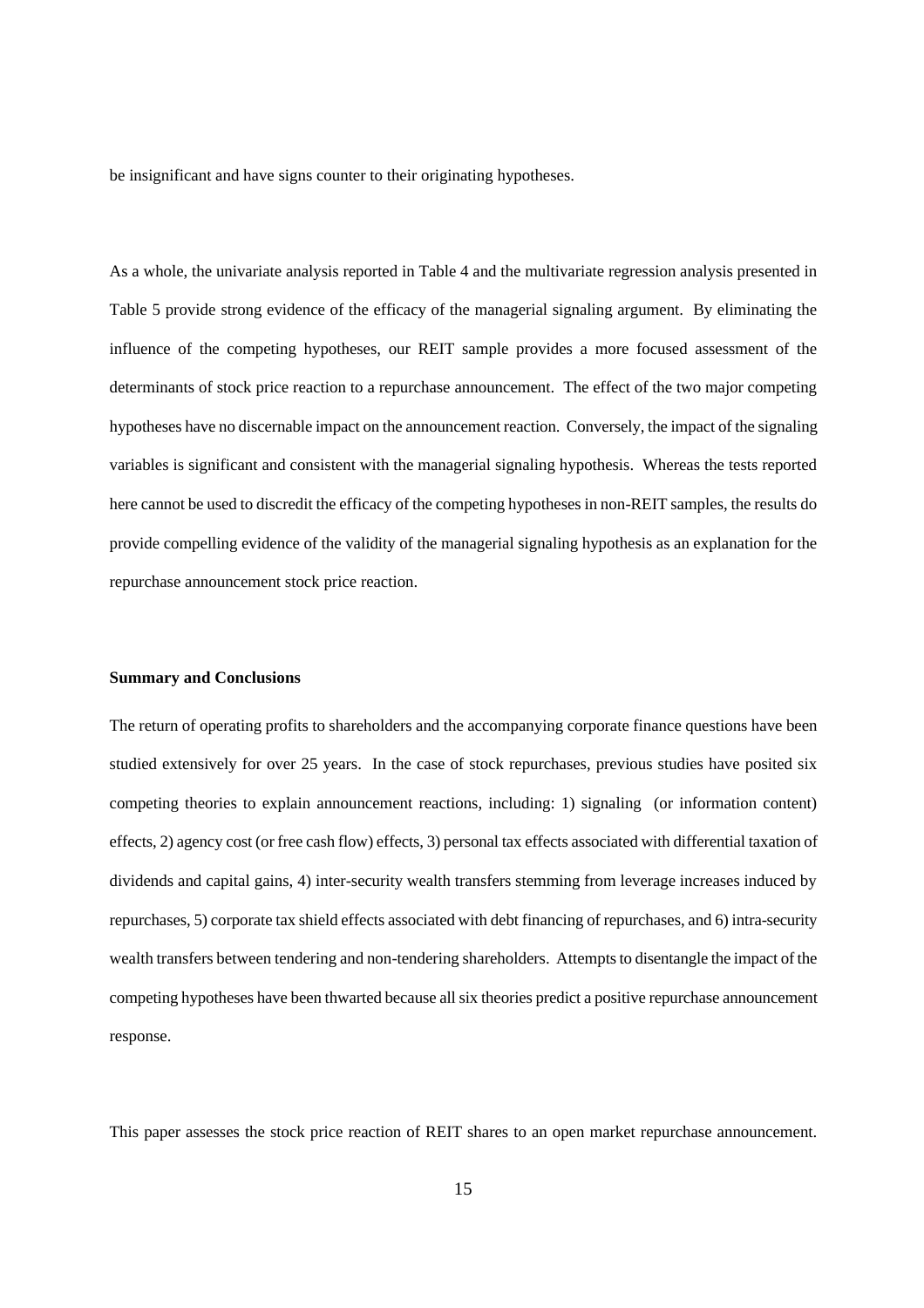REITs possess several unique institutional attributes that counter the economic intuition underlying five of the six theories advanced to explain the repurchase announcement reaction. Specifically, the potential impact of hypotheses two through six is mitigated in a sample of REITs. Examining repurchase announcements in the context of REITs provides a focused assessment of the impact of managerial signaling.

Whereas all six competing theories possess economic merit, the dominate themes in the existing repurchase literature surround the first three hypotheses: managerial signaling, free cash flow, and personal tax effects. We construct two variables, the six month stock return and the four week stock return, to capture managerial signaling effects. Additionally, following Ikenberry, Lakonishok, and Vermaelen (2000) we posit that low market-to-book firms have greater potential for undervaluation and, thus, include market-to-book as a third signaling variable. To ensure that our empirical tests allow for the two major non-signaling hypotheses, we include controls for personal tax and free cash flow effects.

The empirical tests confirm our theoretical predictions. In both univariate and multivariate frameworks, the signaling variables are significantly different from zero and possess the anticipated sign. The market-to-book ratio possesses the anticipated sign and is significantly correlated with the CARs in the univariate tests, but is not robust to multivariate specifications. Conversely, the controls for personal tax effects and free cash flow are unrelated to the announcement reaction in every test. The lack of significance between the competing hypotheses and the announcement reaction confirms the argument that the impact of the non-signaling hypotheses is muted for REITs. With the impact of the other potential theories mitigated, our empirical tests show that managerial signaling is a significant determinant of the stock price reaction to an open market share repurchase announcement.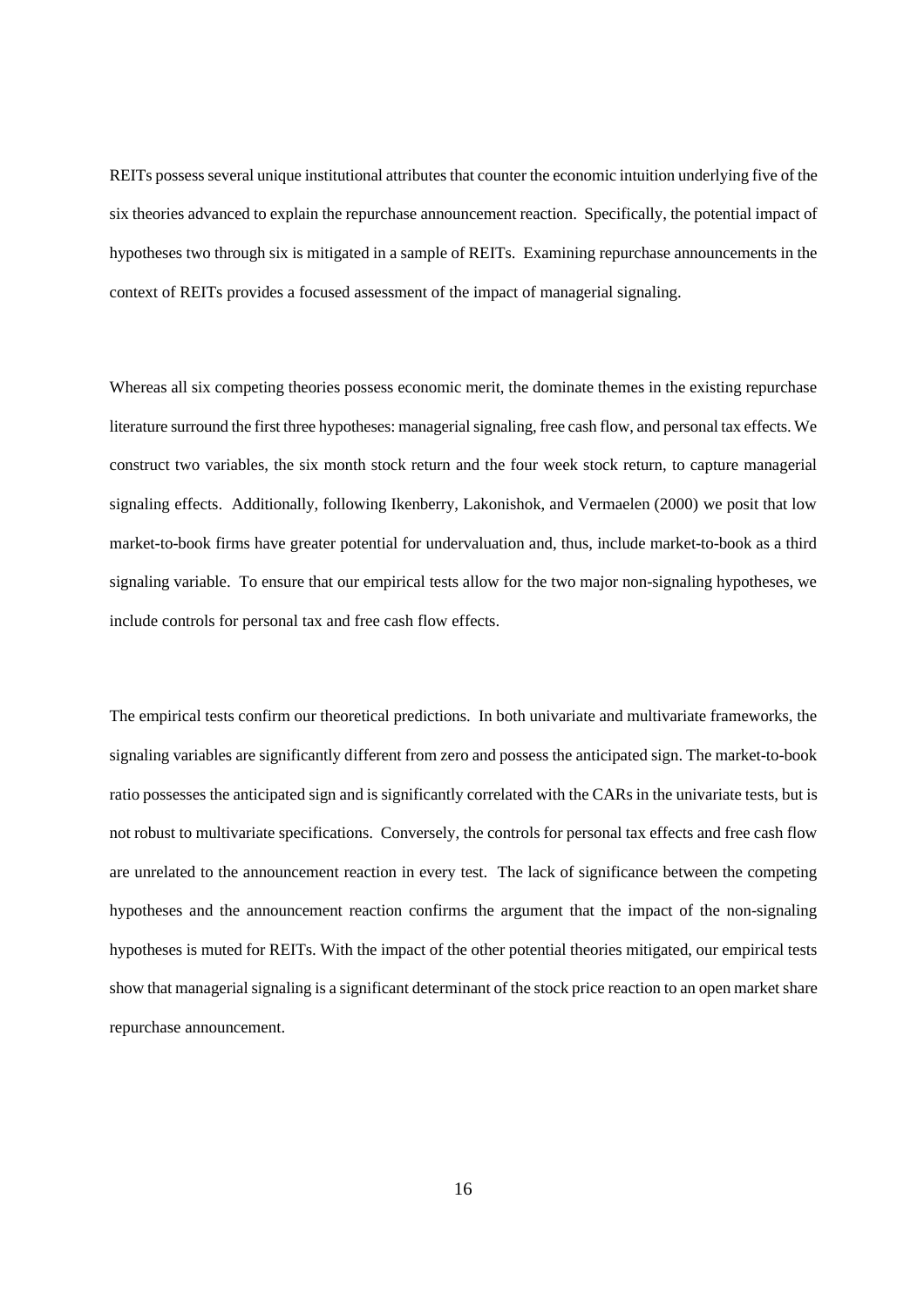## **References**

Aharony, J. and I. Swary. 1980. Quarterly Dividend and Earnings Announcements and Stockholders Returns: An Empirical Analysis. *Journal of Finance* 35: 1-12.

Allen F., A.E. Bernardo and I. Welch. 2000. A Theory of Dividends Based on Tax Clienteles. Forthcoming in *Journal of Finance*.

Allen P.R. and C.F. Sirmans. 1987. An Analysis of Gains to Acquiring Firm's Shareholders: The Special Case of REITs. *Journal of Financial Economics* 18: 175-184.

Ang, J.S. and J.C. Brau. 2000. Firm Transparency and the Costs of Going Public. Forthcoming in *Journal of Financial Research.*

Asquith, P. and D.W. Mullins, Jr. 1986. Signaling with Dividends, Stock Repurchases and Equity Issues. *Financial Management* 15, 27-44.

Banz, R.W. 1981. The Relationship Between Return and Market Value of Common Stocks. *Journal of Financial Economics* 9: 3-18.

Bajaj, M. and A. Vijh. 1990. Dividend Clienteles and the Information Content of Dividends. *Journal of Financial Economics* 26: 193-219.

Barber, B.M. and J.D. Lyon. 1997. Firm Size, Book-to-Market Ratio, and Security Returns: A Holdout Sample of Financial Firms. *Journal of Finance* 52: 875-883.

Bradley, M., D. Capozza and P. Seguin. 1998. Dividend Policy and Cash-flow Uncertainty. *Real Estate Economics* 26:555-580.

Brau, J.C. and A. Holmes. 2000. REIT Choice of Payout Method: Cash Dividends versus Share Repurchases. Brigham Young University unpublished working paper.

Brown, S.J. and J.B. Warner. 1980. Measuring Security Price Performance. *Journal of Financial Economics* 8: 205-258.

Brown, S.J. and J.B. Warner. 1985. Using Daily Stock Returns, the Case of Event Studies. *Journal of Financial Economics* 14: 3-31.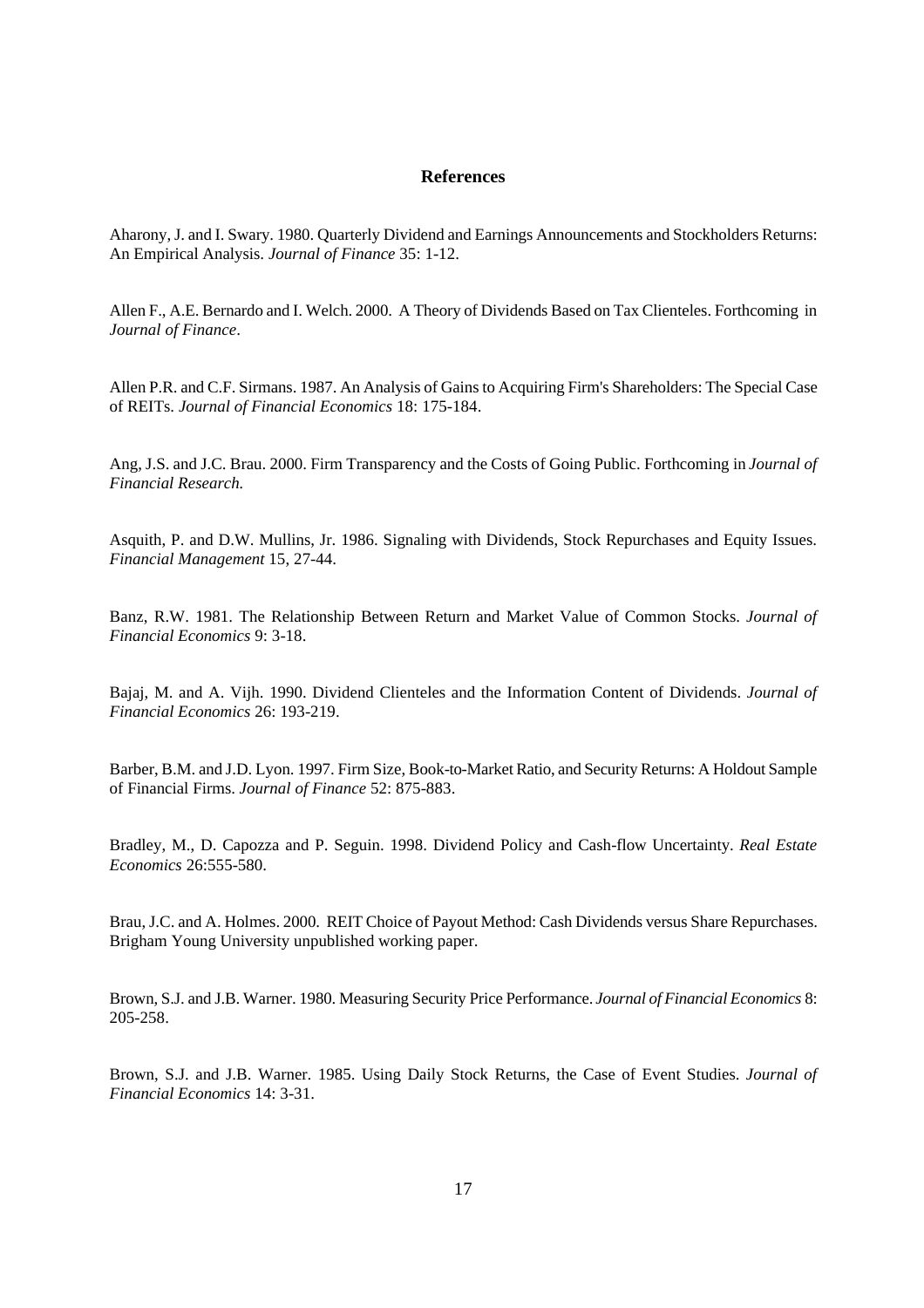Comment, R. and G. Jarrell. 1991. The Relative Signaling Power of Dutch-auction and Fixed-Price Self-tender Offers and Open-market Share Repurchases. *Journal of Finance* 46: 1243-1271.

Constantinides, G. and B. Grundy. 1989. Optimal Investment with Stock Repurchases and Financing as Signals. *Review of Financial Studies* 2: 445-466.

Dann, L. 1981. Common Stock Repurchases: An Analysis of Returns to Bondholders and Stockholders. *Journal of Financial Economics* 9: 113-138.

Denis, D., D. Denis and A. Sarin. 1994. Information Content of Dividend Changes: Cash Flow, Signaling, Overinvestment and Dividend Clienteles. *Journal of Financial and Quantitative Analysis* 29: 567-587.

Fama, E.F. and K. French. 1992. The Cross-section in Expected Stock Returns. *Journal of Finance* 47: 427- 466.

Gentry, W.M., D. Kemsley and C.J. Meyer. 2000. Are Dividend Taxes Capitalized into Share Prices? Evidence form Real Estate Investment Trusts. Columbia University and University of Pennsylvania unpublished working paper.

Hardin, W.G. III, and M.L. Wolverton, 1999. Equity REIT Acquisitions: Do Apartment REITs pay a Premium?. *Journal of Real Estate Research* 17: 113-126

Healy, P.M. and H.G. Palepu. 1988. Earning Information Conveyed by Dividend Initiations and Omissions. *Journal of Financial Economics* 21: 149-175.

Howe, J.S. and J.D. Shilling. 1988. Capital Structure Theory and REIT Security Offerings. *Journal of Finance* 43: 983-993.

Ikenberry, D., J.Lakonishok and T. Vermaelen. 1995. Market Underreaction to Open Market Share Repurchases. *Journal of Financial Economics* 39: 181-208.

Ikenberry, D., J. Lakonishok and T. Vermaelen. 2000. Stock Repurchases in Canada: Performance and Strategic Trading. *Journal of Finance* 55: 2373-2397.

Jaffe, J.F. 1991. Taxes and the Capital Structure of Partnerships, REITs, and Related Entities. *Journal of Finance* 46: 401-407.

Jensen, M. 1986. Agency Costs of Free Cash Flow, Corporate Finance, and Takeovers. *American Economic Review* 76: 323-329.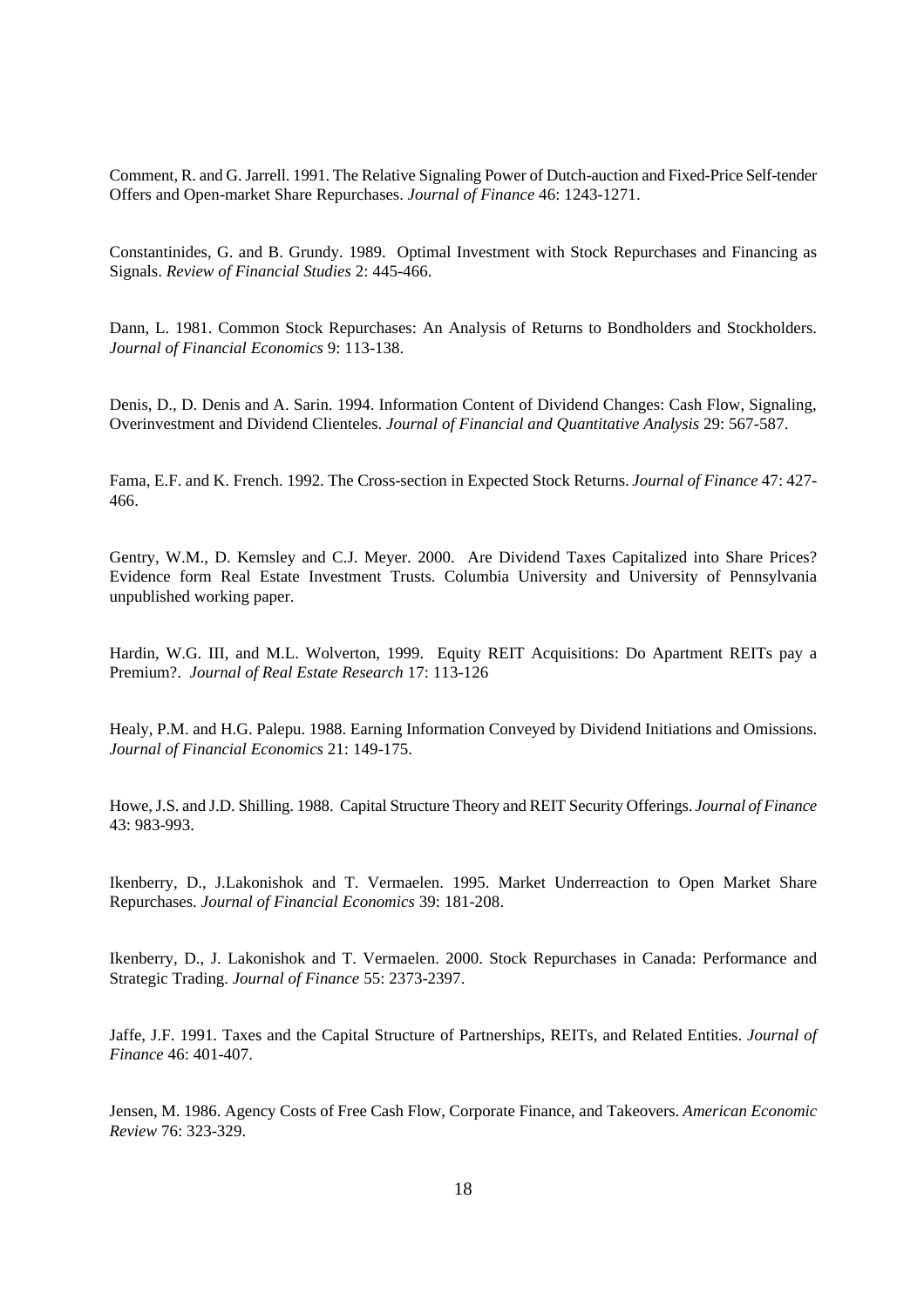Kaplan, S. and D. Reishus. 1990. Outside Directorships and Corporate Performance. *Journal of Financial Economics* 27: 389-410.

Lakonishok, J. and T. Vermaelen. 1990. Anomalous Price Behavior Around Repurchase Tender Offers. *Journal of Finance* 45: 455-477.

Lehn, K. and A. Poulsen. 1989. Free Cash Flow and Stockholder Gains in Going Private Transactions. *Journal of Finance* 44: 771-787.

Masulis, R.W. 1980. The Effects of Capital Structure Change on Security Prices. *Journal of Financial Economics* 8: 139-178.

Nohel, T. and V. Tarhan. 1998. Share Repurchases and Firm Performance: New Evidence on the Agency Costs of Free Cash Flow. *Journal of Financial Economics* 49: 187-221.

Ofer, A. and A. Thakor. 1987. A Theory of Stock Price Responses to Alternative Corporate Cash Disbursement Methods: Stock Repurchases and Dividends. *Journal of Finance* 42: 365-394.

Pettit, R. 1977. Taxes, Transaction Costs, and Clientele Effects of Dividends. *Journal of Financial Economics* 5*:* 419-436.

Stephens, C. and M. Weisbach. 1998. Actual Share Reacquisitions in Open-market Repurchase Programs. *Journal of Finance* 53: 313-333.

Vermaelen, T. 1981. Common Stock Repurchases and Market Signaling. *Journal of Financial Economics* 9: 139-183.

Vermaelen, T. 1984. Repurchase Tender Offers, Signaling and Managerial Incentives. *Journal of Financial and Quantitative Analysis* 19, 163-181.

Wang, K., J. Erickson and G. Gau. 1993. Dividend Policies and Dividend Announcement Effects for REITs. *Journal of the American Real Estate and Urban Economics Association* 21: 185-201.

White, H. 1980. A heteroskedasticity-consistent Covariance Matrix Estimator and a Direct Test for Heteroskedasticity. *Econometrica* 48, 817-838.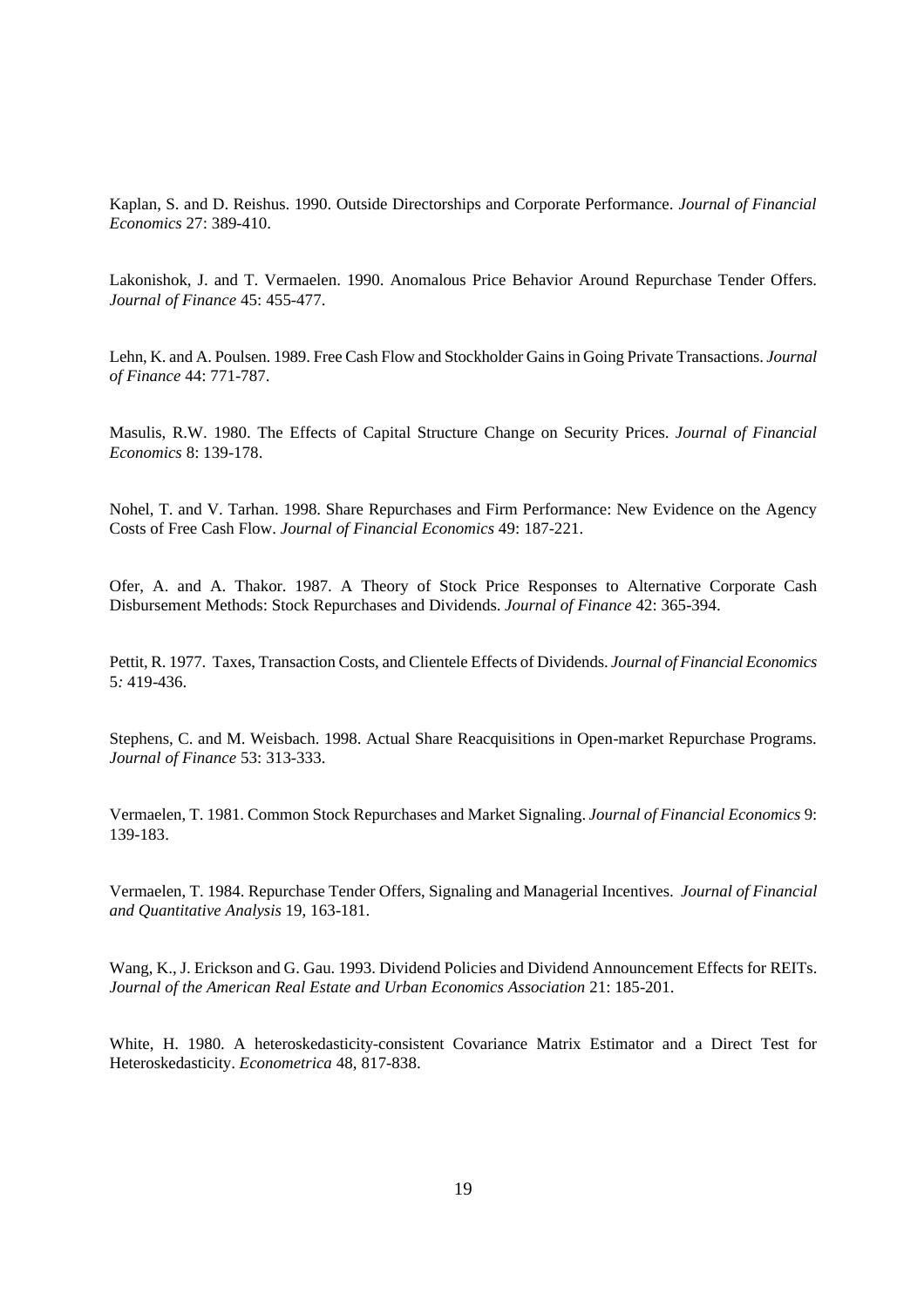**Figure 1.** Abnormal returns for real estate investment trusts announcing open market share repurchases from 1982-1999.

The sample is drawn from the Security Data Company's Merger and Acquisition database (SDC) and includes all real estate investment trust open market share repurchase announcements with available CRSP data from 1982-1999. The sample consists of 194 announcements. Abnormal returns are calculated using standard market model event-study methodology. A 21-day event window surrounding the announcement is used and beta is estimated using daily stock returns for the six months prior to the beginning of the window. Day 0 is the announcement day as reported by SDC. The vertical axis is the abnormal return in percent and the horizontal axis is the day relative to the announcement day.

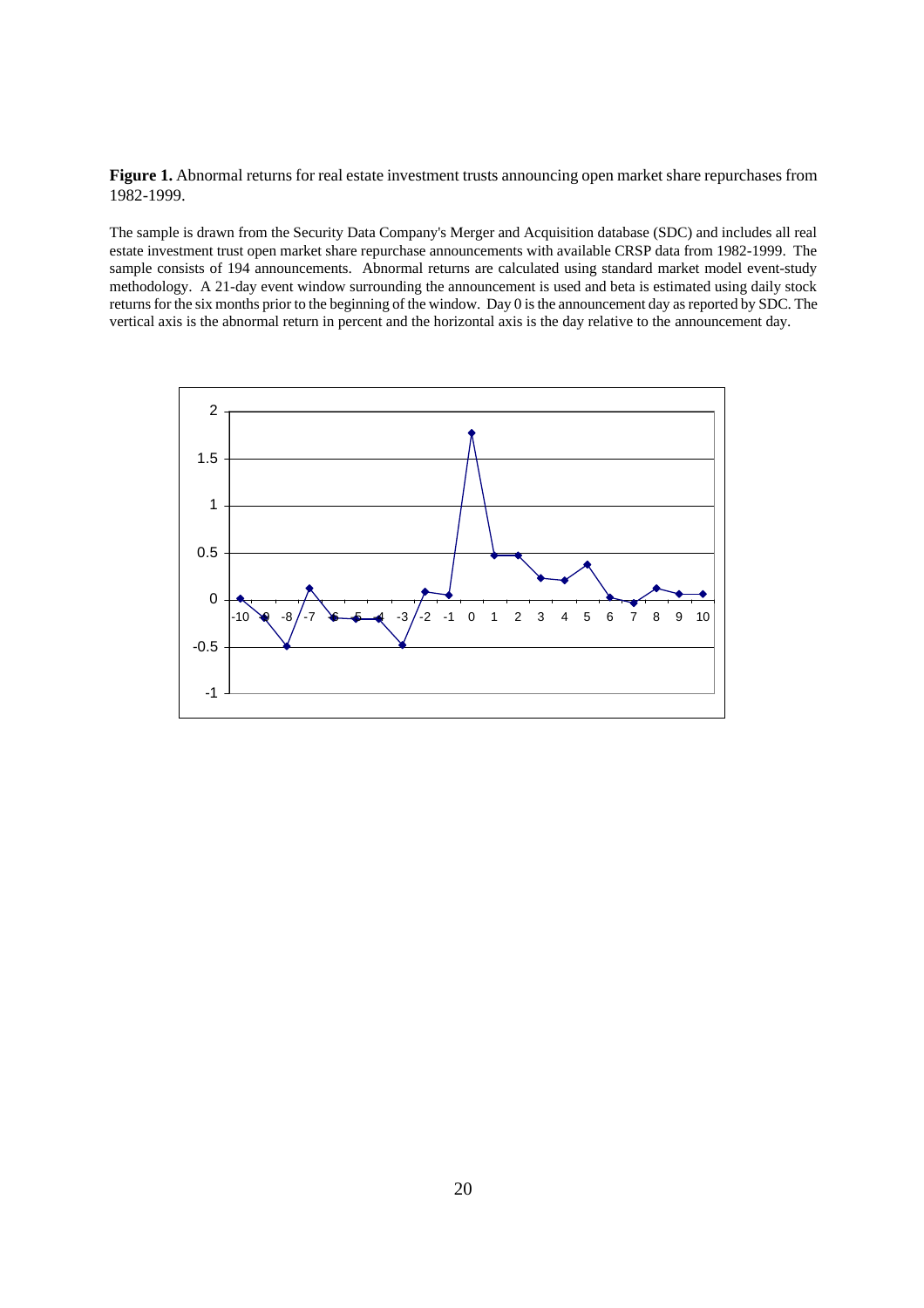**Figure 2.** Cumulative abnormal returns for real estate investment trusts announcing open market share repurchases from 1982-1999.

The sample is drawn from the Security Data Company's Merger and Acquisition database (SDC) and includes all real estate investment trust open market share repurchase announcements with available CRSP data from 1982-1999. The sample consists of 194 announcements. Abnormal returns are calculated using standard market model event-study methodology. A 21-day event window surrounding the announcement is used and beta is estimated using daily stock returns for the six months prior to the beginning of the window. The cumulative abnormal return is for the announcement day, the preceding day, and the following day. Day 0 is the announcement day as reported by SDC. The vertical axis is the cumulative abnormal return in percent and the horizontal axis is the day relative to the announcement day.

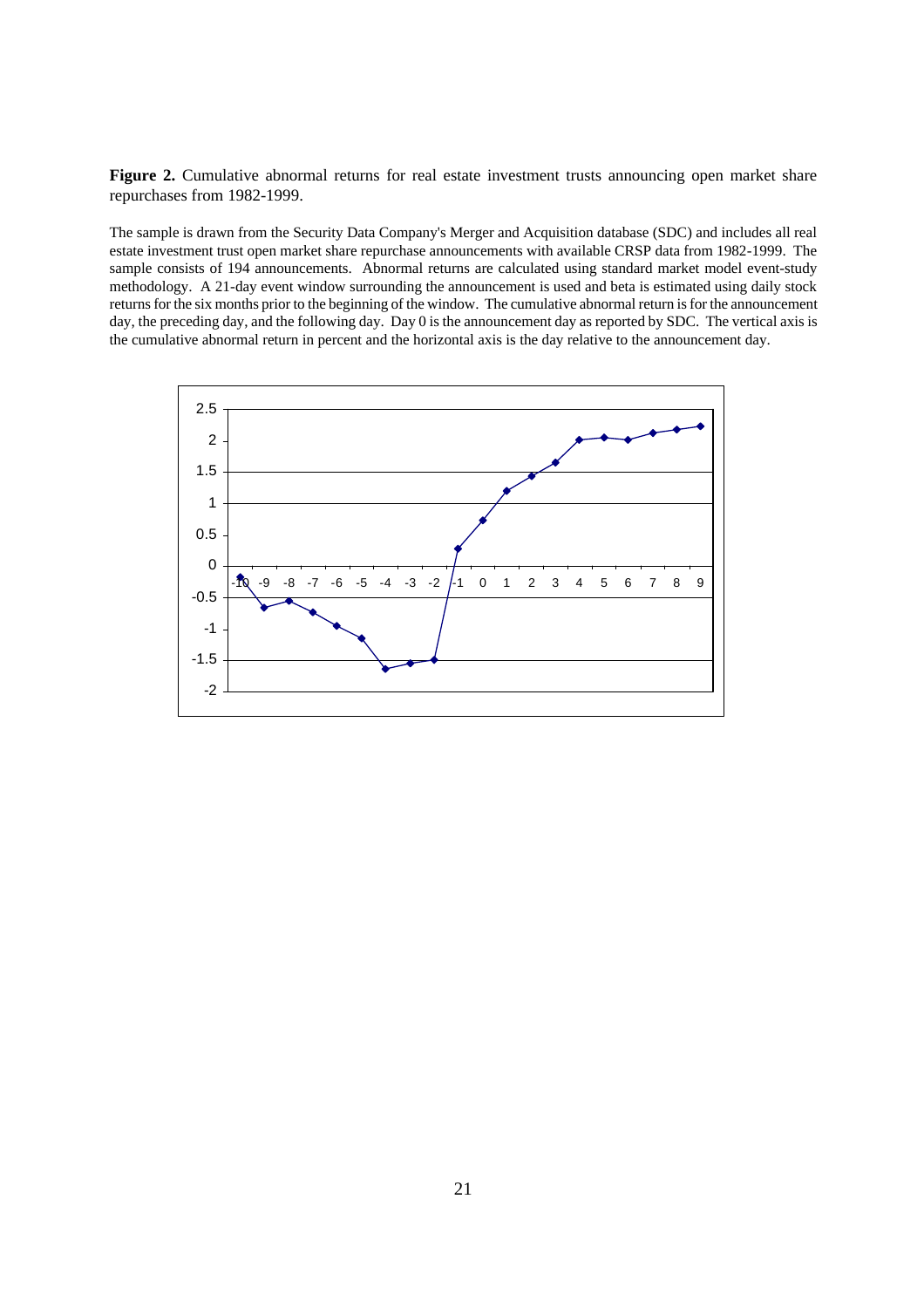| Table 1. Frequency of real estate investment trust open market share repurchase announcements from 1982– |  |
|----------------------------------------------------------------------------------------------------------|--|
| 1999.                                                                                                    |  |

| Announcement | Number of        |            | Cumulative     |            |
|--------------|------------------|------------|----------------|------------|
| Year         | Announcements    | Percentage | Percentage     |            |
| 1982         | $\mathbf{1}$     | 0.52       | $\mathbf{1}$   |            |
| 1983         | $\boldsymbol{0}$ | $0.00\,$   | $\mathbf 1$    | 0.52       |
| 1984         | $\mathbf{1}$     | 0.52       | $\overline{2}$ | 1.03       |
| 1985         | $\mathbf{1}$     | 0.52       | 3              | 1.55       |
| 1987         | 8                | 4.12       | 11             | 5.67       |
| 1988         | $\mathbf{1}$     | 0.52       | 12             | 6.19       |
| 1989         | $\overline{7}$   | 3.61       | 19             | 9.79       |
| 1990         | 13               | 6.70       | 32             | 16.49      |
| 1991         | 6                | 3.09       | 38             | 19.59      |
| 1992         | 10               | 5.15       | 48             | 24.74      |
| 1993         | 9                | 4.64       | 57             | 29.38      |
| 1994         | 6                | 3.09       | 63             | 32.47      |
| 1995         | 11               | 5.67       | 74             | 38.14      |
| 1996         | $\overline{7}$   | 3.61       | 81             | 41.75      |
| 1997         | 10               | 5.15       | 91             | 46.91      |
| 1998         | 42               | 21.65      | 133            | 68.56      |
| 1999         | 61               | 31.44      | 194            | 100        |
| Announcement | Number of        |            | Cumulative     | Cumulative |
| Month        | Announcements    | Percentage | Announcements  | Percentage |
| January      | 6                | 3.09       | 6              | 3.09       |
| February     | 12               | 6.19       | 18             | 9.28       |
| March        | 21               | 10.82      | 39             | 20.10      |
| April        | 5                | 2.58       | 44             | 22.68      |
| May          | 8                | 4.12       | 52             | 26.8       |
| June         | 11               | 5.67       | 63             | 32.47      |
| July         | 14               | 7.22       | 77             | 39.69      |
| August       | 12               | 6.19       | 89             | 45.88      |
| September    | 29               | 14.95      | 118            | 60.82      |
| October      | 24               | 12.37      | 142            | 73.2       |
| November     | 21               | 10.82      | 163            | 84.02      |
| December     | 31               | 15.98      | 194            | 100        |
| Announcement | Number of        |            | Cumulative     | Cumulative |
| Day          | Announcements    | Percentage | Announcements  | Percentage |
| Monday       | 42               | 21.65      | 42             | 21.65      |
| Tuesday      | 43               | 22.16      | 85             | 43.81      |
| Wednesday    | 41               | 21.13      | 126            | 64.95      |
| Thursday     | 38               | 19.59      | 164            | 84.54      |
| Friday       | 29               | 14.95      | 193            | 99.48      |
| Saturday     | $\mathbf{1}$     | 0.52       | 194            | 100        |

The sample is drawn from the Security Data Company's Merger and Acquisition database (SDC) and includes all real estate investment trust (REIT) open market share repurchase announcements with available CRSP data. SDC contains 240 REIT open market repurchase announcements. Forty-six of these announcements are lost due to missing data.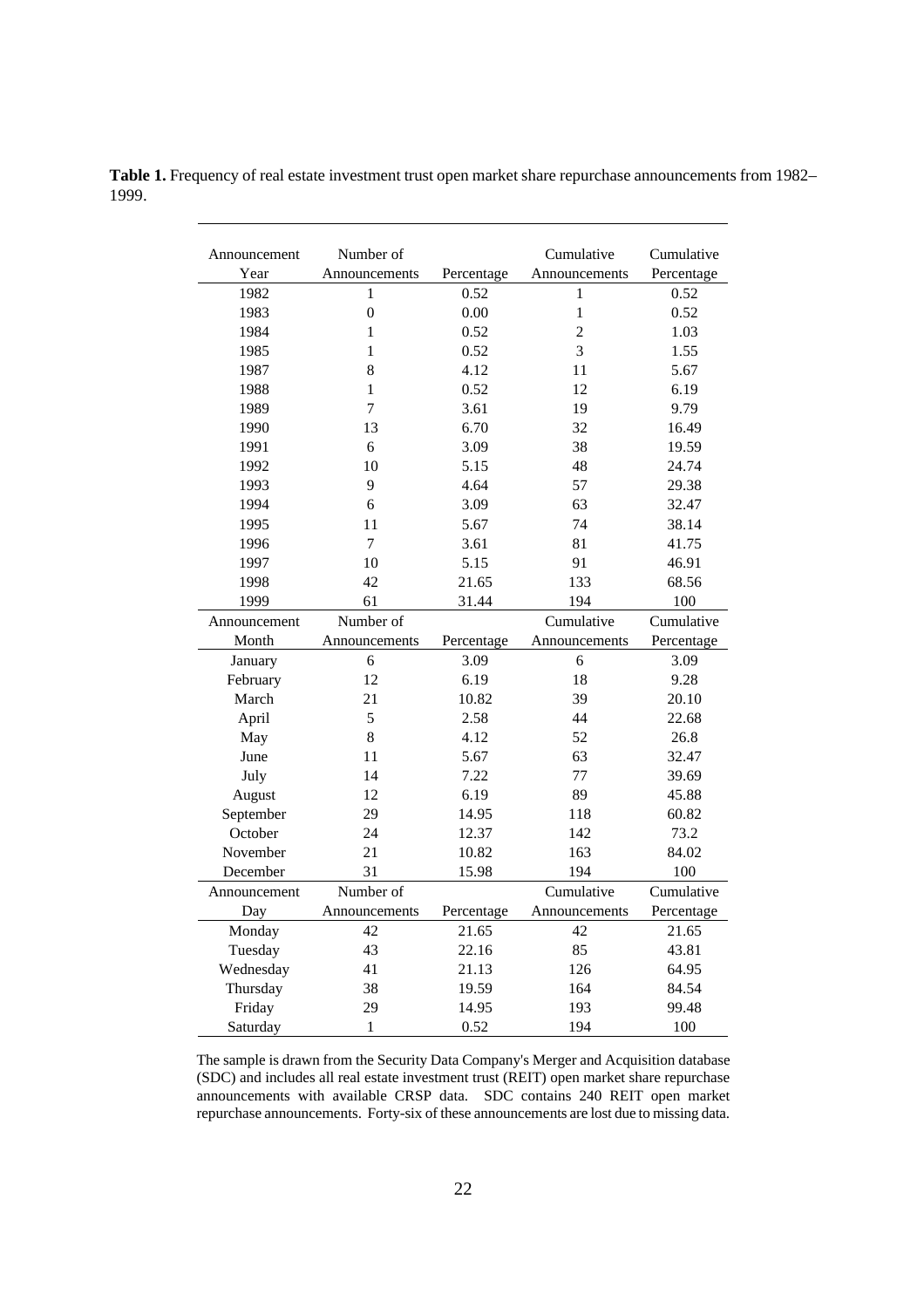**Table 2.** Summary statistics of explanatory variables for a sample of real estate investment trust open market share repurchase announcements.

|                                                        | Sample      |         | Standard  |             |         |
|--------------------------------------------------------|-------------|---------|-----------|-------------|---------|
| <b>Explanatory Variable</b>                            | <b>Size</b> | Mean    | Deviation | t-statistic | p-value |
|                                                        |             |         |           |             |         |
| <b>Panel A. Signaling Variables</b>                    |             |         |           |             |         |
| Six month abnormal stock return                        | 194         | $-0.16$ | 0.18      | $-13$       | < 0.001 |
| Four week stock return                                 | 194         | $-0.04$ | 0.23      | $-2.26$     | 0.0248  |
| Market-to-book equity                                  | 173         | 1.78    | 1.76      | 13.29       | < 0001  |
|                                                        |             |         |           |             |         |
| <b>Panel B. Competing Hypotheses Control Variables</b> |             |         |           |             |         |
|                                                        |             |         |           |             |         |
| Tax spread                                             | 194         | 0.15    | 0.08      | 27.45       | < 0.001 |
| Free cash flow (\$ million)                            | 143         | 50.16   | 146.65    | 4.09        | < 0001  |
| <b>Panel C. Other Relevant Control Variables</b>       |             |         |           |             |         |
|                                                        |             |         |           |             |         |
| Total assets (\$ million)                              | 183         | 1,231   | 1971      | 8.45        | < 0.001 |
| Transaction value (\$ million)                         | 182         | 37.95   | 66.00     | 7.76        | < 0001  |
| Wilshire REIT Index monthly return (%)                 | 194         | 0.16    | 4.67      | 0.48        | 0.6306  |
| Wilshire REIT Index 1 month $lag$ $(\%)$               | 194         | $-1.29$ | 4.57      | $-3.93$     | 0.0001  |
| Wilshire REIT Index 2 month lag (%)                    | 194         | $-1.09$ | 4.00      | $-3.81$     | 0.0002  |
| Dividend payment in prior year (\$ million)            | 194         | 19.01   | 26.53     | 9.98        | < 0001  |
| Repurchase frequency ratio                             | 194         | 0.16    | 0.12      | 19.49       | < .0001 |
|                                                        |             |         |           |             |         |

The sample is drawn from the Security Data Company's Merger and Acquisition database (SDC) and includes all real estate investment trust (REIT) open market share repurchase announcements with available CRSP data from 1982-1999. The six month abnormal stock return is calculated for the six months beginning two weeks before the announcement using CRSP data by subtracting the compounded CRSP equally weighted market index from the compounded firm stock return over the same period. The four week stock return is calculated using SDC data and is the percentage price change in the security over the four weeks preceding the announcement. The market-to-book equity is the ratio of the market value of the firm two weeks prior to the announcement (from CRSP) divided by the book value of firm equity immediately preceding the announcement (from SDC and supplemented with Compustat when missing). The tax spread is calculated as the difference between the maximum individual tax bracket and the capital gains tax rate. Free cash flow is calculated using the Lehn and Poulsen (1989) free cash flow metric. Total assets immediately preceding the announcement are retrieved from SDC and supplemented with Compustat data when missing. The transaction value is from SDC and relies upon the publicly announced value of the repurchase program at the time of the announcement. The Wilshire REIT index data is obtained from Wilshire Associates. The dividend payment in the prior year is obtained from Compustat. Finally, the repurchase frequency ratio equals the number of repurchases in a given year divided by the total number of repurchases over the sample period. The t-statistic and p-value are for the null hypothesis that the mean of the variable in question equals zero.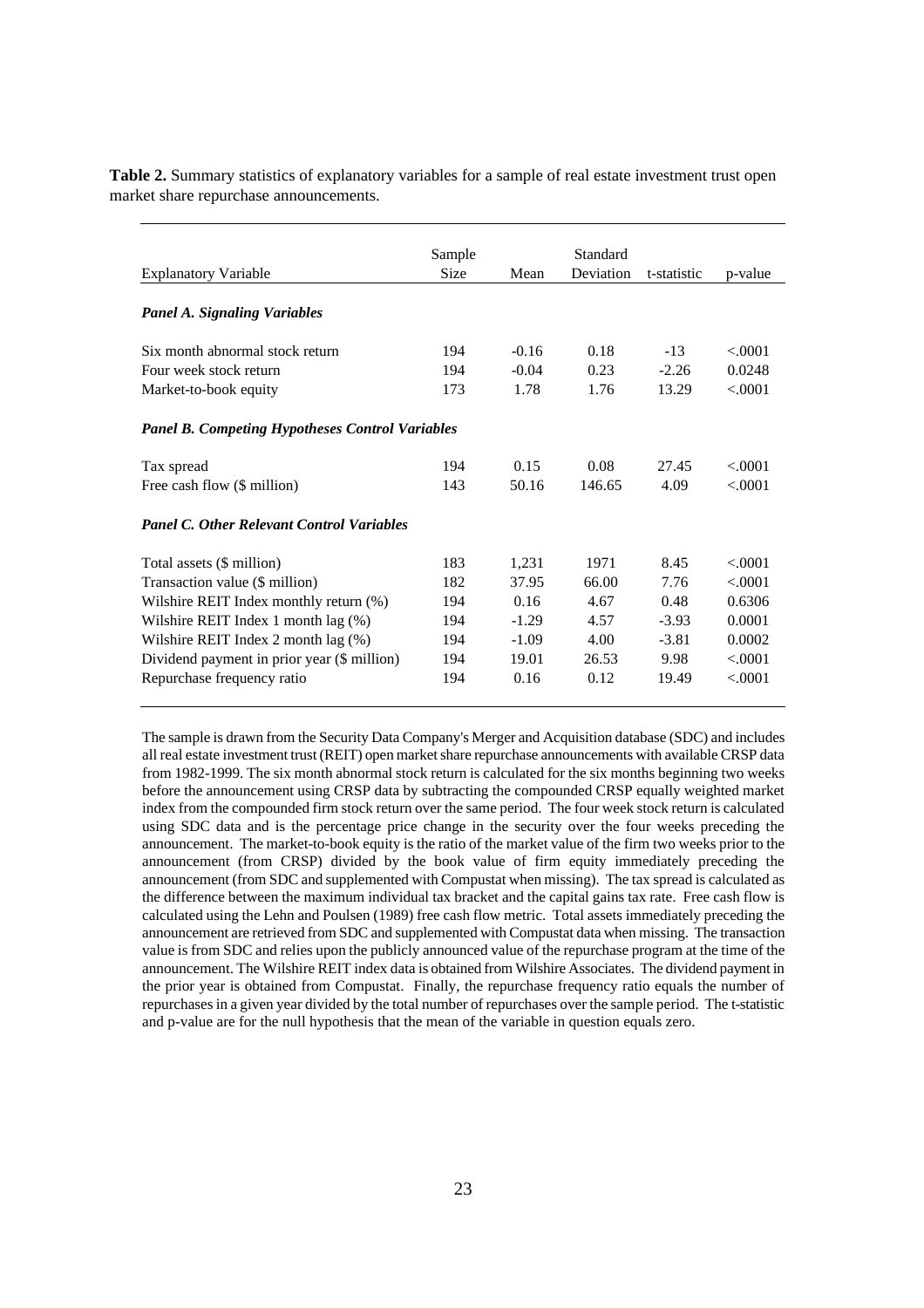|                         | Sample | Abnormal  | Standard  | t-stat  | p-value | Minimum  | Maximum |
|-------------------------|--------|-----------|-----------|---------|---------|----------|---------|
| Day                     | Size   | Return    | Deviation |         |         |          |         |
|                         |        |           |           |         |         |          |         |
| $-10$                   | 194    | 0.0082    | 3.47      | 0.03    | 0.9738  | $-13.95$ | 32.58   |
| $-9$                    | 194    | $-0.1868$ | 3.22      | $-0.81$ | 0.4200  | $-25.73$ | 23.37   |
| $\mbox{-}8$             | 194    | $-0.4905$ | 2.25      | $-3.03$ | 0.0028  | $-10.77$ | 6.27    |
| $-7$                    | 194    | 0.1229    | 2.48      | 0.69    | 0.4907  | $-7.04$  | 15.10   |
| $-6$                    | 194    | $-0.1977$ | 3.07      | $-0.90$ | 0.3714  | $-23.23$ | 12.25   |
| $-5$                    | 194    | $-0.2002$ | 2.10      | $-1.33$ | 0.1851  | $-12.67$ | 7.20    |
| $-4$                    | 194    | $-0.2026$ | 3.17      | $-0.89$ | 0.3747  | $-10.57$ | 26.80   |
| $-3$                    | 194    | $-0.4859$ | 3.57      | $-1.90$ | 0.0592  | $-27.84$ | 12.25   |
| $-2$                    | 194    | 0.0834    | 3.07      | 0.38    | 0.7055  | $-9.89$  | 31.96   |
| $-1$                    | 194    | 0.0518    | 2.77      | 0.26    | 0.7950  | $-16.98$ | 10.54   |
| $\boldsymbol{0}$        | 194    | 1.7670    | 6.38      | 3.86    | 0.0002  | $-17.75$ | 66.71   |
| $\mathbf{1}$            | 194    | 0.4658    | 3.62      | 1.79    | 0.0745  | $-28.29$ | 11.90   |
| $\sqrt{2}$              | 193    | 0.4723    | 3.10      | 2.12    | 0.0356  | $-8.70$  | 26.89   |
| $\overline{3}$          | 193    | 0.2320    | 2.93      | 1.10    | 0.2721  | $-15.36$ | 18.54   |
| $\overline{\mathbf{4}}$ | 193    | 0.2102    | 2.30      | 1.27    | 0.2063  | $-7.96$  | 11.08   |
| 5                       | 193    | 0.3705    | 2.20      | 2.34    | 0.0203  | $-10.33$ | 7.42    |
| 6                       | 193    | 0.0289    | 2.01      | 0.20    | 0.8421  | $-6.93$  | 11.15   |
| 7                       | 192    | $-0.0414$ | 2.20      | $-0.26$ | 0.7945  | $-7.60$  | 11.28   |
| $8\,$                   | 192    | 0.1163    | 2.16      | 0.75    | 0.4569  | $-7.17$  | 10.98   |
| 9                       | 191    | 0.0549    | 2.33      | 0.33    | 0.7451  | $-13.58$ | 13.41   |
| 10                      | 189    | 0.0559    | 2.28      | 0.34    | 0.7361  | $-14.14$ | 11.33   |

| Table 3. Event study abnormal returns where Day 0 is the announcement of an open market share repurchase |
|----------------------------------------------------------------------------------------------------------|
| by a real estate investment trust.                                                                       |

| Panel B.        |             |           |           |         |         |          |         |
|-----------------|-------------|-----------|-----------|---------|---------|----------|---------|
| Measurement     | Sample      | Abnormal  | Standard  | t-stat  | p-value | Minimum  | Maximum |
| Period          | <b>Size</b> | Return    | Deviation |         |         |          |         |
|                 |             |           |           |         |         |          |         |
| $CAR_{0,+1}$    | 194         | 2.2328    | 5.86      | 5.31    | < 0.001 | $-22.36$ | 38.42   |
| $CAR_{-1.0}$    | 194         | 1.8188    | 6.32      | 4.01    | < 0.001 | $-11.10$ | 66.04   |
| $CAR_{-1,0,+1}$ | 194         | 2.2845    | 5.53      | 5.75    | < 0.001 | $-13.53$ | 37.75   |
| $CAR_{-10,-2}$  | 194         | $-1.5491$ | 7.44      | $-2.90$ | 0.0042  | $-38.16$ | 37.26   |
| $CAR_{2.10}$    | 189         | 1.4414    | 6.10      | 3.25    | 0.0014  | $-25.62$ | 26.61   |
| $CAR_{10,10}$   | 189         | 2.0658    | 11.44     | 2.48    | 0.0140  | $-41.43$ | 59.66   |
|                 |             |           |           |         |         |          |         |

The sample is drawn from the Security Data Company's Merger and Acquisition database (SDC) and includes all real estate investment trust (REIT) open market share repurchase announcements with available CRSP data from 1982-1999. Abnormal returns are calculated using standard market model event-study methodology. A 21-day event window surrounding the announcement is used and beta is estimated using daily stock returns for the six months prior to the beginning of the window. In Panel B, CARs are cumulative abnormal returns over the specified period. The t-statistic and p-value are for the null hypothesis that the abnormal return or CAR for the respective day(s) equals zero.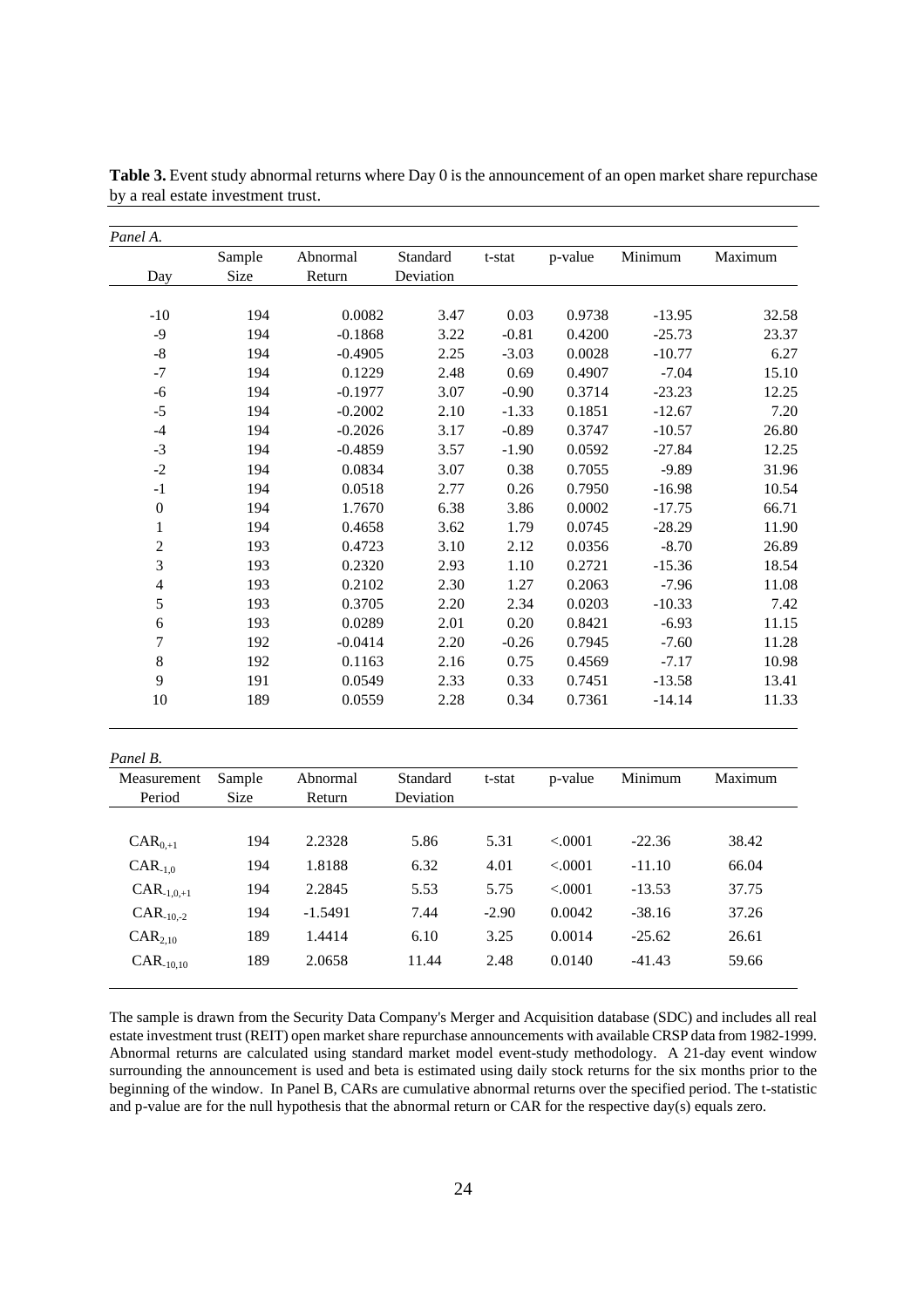| <b>Explanatory Variable</b> | Pearson Correlation | Coefficient p-value<br>for Ho: $r = 0$ | Number of<br>observations |
|-----------------------------|---------------------|----------------------------------------|---------------------------|
| Six month stock return      | $-0.186***$         | 0.0096                                 | 194                       |
| Four week stock return      | $-0.147**$          | 0.0406                                 | 194                       |
| Market-to-book equity       | $-0.157**$          | 0.0393                                 | 173                       |
| Tax spread                  | $-0.067$            | 0.3569                                 | 194                       |
| Free cash flow              | $-0.065$            | 0.4409                                 | 143                       |
|                             |                     |                                        |                           |

**Table 4.** Pearson correlations of signaling and competing hypotheses variables with 3-day cumulative abnormal return.

The sample is drawn from the Security Data Company's Merger and Acquisition database (SDC) and includes all real estate investment trust (REIT) open market share repurchase announcements with available CRSP data from 1982-1999. The six month abnormal stock return is calculated for the six months beginning two weeks before the announcement using CRSP data by subtracting the compounded CRSP equally weighted market index from the compounded firm stock return over the same period. The four week stock return is calculated using SDC data and is the percentage price change in the security over the four weeks preceding the announcement. The market-to-book equity is the ratio of the market value of the firm two weeks prior to the announcement (from CRSP) divided by the book value of firm equity immediately preceding the announcement (from SDC and supplemented with Compustat when missing). The tax spread is calculated as the difference between the maximum individual tax bracket and the capital gains tax rate. Free cash flow is calculated using the Lehn and Poulsen (1989) free cash flow metric. The coefficient p-value is for the null hypothesis that the variable in question is not correlated with the three-day cumulative abnormal return, consisting of day -1, day 0, and day +1. \*\*\* and \*\* indicate statistical significance at the .01 and .05 levels respectively.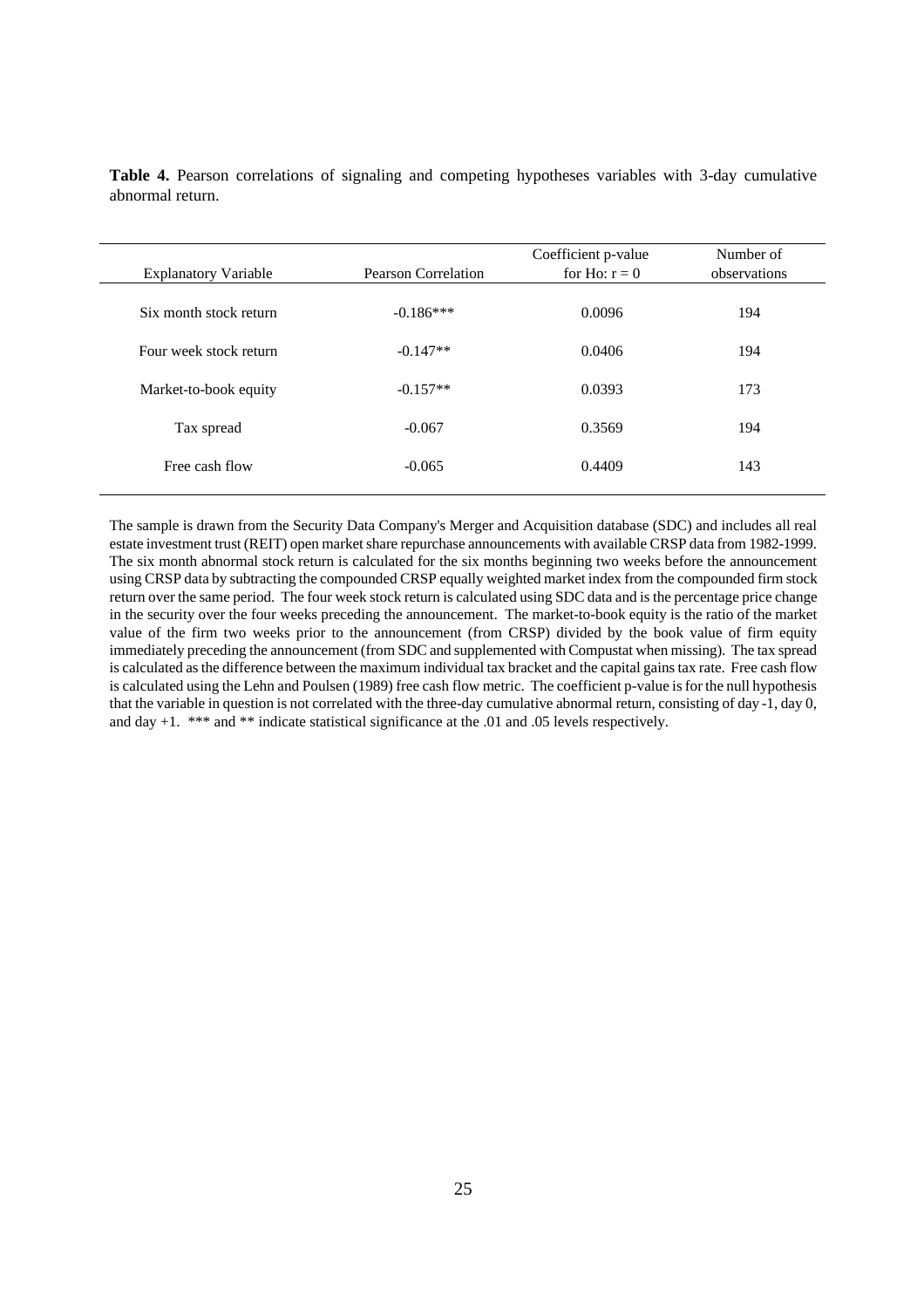|                                                        | Model 1     | Model 2     | Model 3   | Model 4  | Model 5   | Model 6     |
|--------------------------------------------------------|-------------|-------------|-----------|----------|-----------|-------------|
| Intercept                                              | $5.51**$    | $6.88***$   | $6.55***$ | $6.09**$ | $7.75***$ | 7.59***     |
|                                                        | (2.4)       | (3.0)       | (2.6)     | (2.5)    | (2.7)     | (2.7)       |
| <b>Panel A. Signaling Variables</b>                    |             |             |           |          |           |             |
|                                                        |             |             |           |          |           |             |
| Six-month stock return                                 | $-10.45***$ |             |           |          |           | $-5.95*$    |
|                                                        | $(-4.0)$    |             |           |          |           | $(-1.7)$    |
| Four-week stock return                                 |             | $-15.57***$ |           |          |           | $-13.83***$ |
|                                                        |             | $(-4.1)$    |           |          |           | $(-3.3)$    |
| Market-to-book equity                                  |             |             | $-0.33$   |          |           | $-0.06$     |
|                                                        |             |             | $(-1.3)$  |          |           | $(-0.2)$    |
| <b>Panel B. Competing Hypotheses Control Variables</b> |             |             |           |          |           |             |
| Tax spread                                             |             |             |           | $-14.44$ |           | $-2.54$     |
|                                                        |             |             |           | (0.1)    |           | $(-0.2)$    |
| Free cash flow                                         |             |             |           |          | 0.00      | 0.00        |
|                                                        |             |             |           |          | (0.2)     | $(-0.1)$    |
| <b>Panel C. Other Relevant Control Variables</b>       |             |             |           |          |           |             |
| Natural logarithm of total assets                      | $-0.56$     | $-0.72*$    | $-0.39$   | $-0.22$  | $-0.65$   | $-0.88*$    |
|                                                        | $(-1.4)$    | $(-1.8)$    | $(-1.0)$  | $(-0.5)$ | $(-1.4)$  | $(-1.9)$    |
| Transaction value/market value                         | 1.99        | 1.83        | 1.25      | 1.74     | 1.14      | 1.92        |
|                                                        | (1.1)       | (1.0)       | (0.7)     | (0.9)    | (0.6)     | (1.1)       |
| Wilshire REIT Index monthly return                     | 0.10        | 0.11        | 0.09      | 0.16     | 0.12      | 0.16        |
|                                                        | (1.0)       | (1.1)       | (0.8)     | (1.4)    | (1.0)     | (1.3)       |
| Wilshire REIT Index 1 month lag                        | 0.00        | 0.17        | 0.07      | 0.09     | 0.12      | 0.10        |
|                                                        | $(-0.0)$    | (1.4)       | (0.6)     | (0.7)    | (0.9)     | (0.7)       |
| Wilshire REIT Index 2 month lag                        | $-0.36***$  | $-0.20$     | $-0.25*$  | $-0.25*$ | $-0.30**$ | $-0.20$     |
|                                                        | $(-2.9)$    | $(-1.6)$    | $(-1.8)$  | $(-1.9)$ | $(-2.1)$  | $(-1.4)$    |
| Dividend/Cash ratio                                    | 0.00        | 0.00        | 0.00      | 0.00     | 0.00      | 0.00        |
|                                                        | $(-0.8)$    | $(-0.8)$    | $(-0.8)$  | $(-0.9)$ | $(-0.8)$  | $(-0.7)$    |
| Repurchase frequency ratio                             | $-8.32*$    | $-2.62$     | $-5.12$   | 0.06     | $-5.40$   | $-3.01$     |
|                                                        | $(-1.8)$    | $(-0.6)$    | $(-1.0)$  | (0.0)    | $(-1.0)$  | $(-0.4)$    |
| F-stat                                                 | $3.47***$   | $3.53***$   | 1.55      | 1.69     | 1.71      | 2.88***     |
| Adjusted $R^2$                                         | 0.11        | 0.12        | 0.03      | 0.03     | 0.04      | 0.14        |

**Table 5.** Ordinary least squares with the dependant variable equaling the 3-day cumulative abnormal returns surrounding a repurchase announcement.

The sample is drawn from the Security Data Company's Merger and Acquisition database (SDC) and includes all real estate investment trust (REIT) open market share repurchases with available CRSP data from 1982-1999. The six month abnormal stock return is calculated for the six months beginning two weeks before the announcement using CRSP data by subtracting the compounded CRSP equally weighted market index from the compounded firm stock return over the same period. The four week stock return is calculated using SDC data and is the percentage price change in the security over the four weeks preceding the announcement. The market-to-book equity is the ratio of the market value of the firm two weeks prior to the announcement (from CRSP) divided by the book value of firm equity immediately preceding the announcement (from SDC and supplemented with Compustat). The tax spread is calculated as the difference between the maximum individual tax bracket and the capital gains tax rate. Free cash flow is calculated using the Lehn and Poulsen (1989) free cash flow metric. The transaction value is from SDC and relies upon the publicly announced value of the repurchase program at the time of the announcement. The Wilshire REIT index data is obtained from Wilshire Associates. The dividend-to-cash ratio for the prior year is obtained from Compustat and is standardized by the amount of cash held by the firm prior to the announcement. Finally, the repurchase frequency ratio equals the number of repurchases in a given year divided by the total number of repurchases over the sample period. Estimated coefficients are reported first, tstatistics are below in parentheses. \*\*\*, \*\*, and \* indicate statistical significance at the .01, .05, and .10 levels respectively.